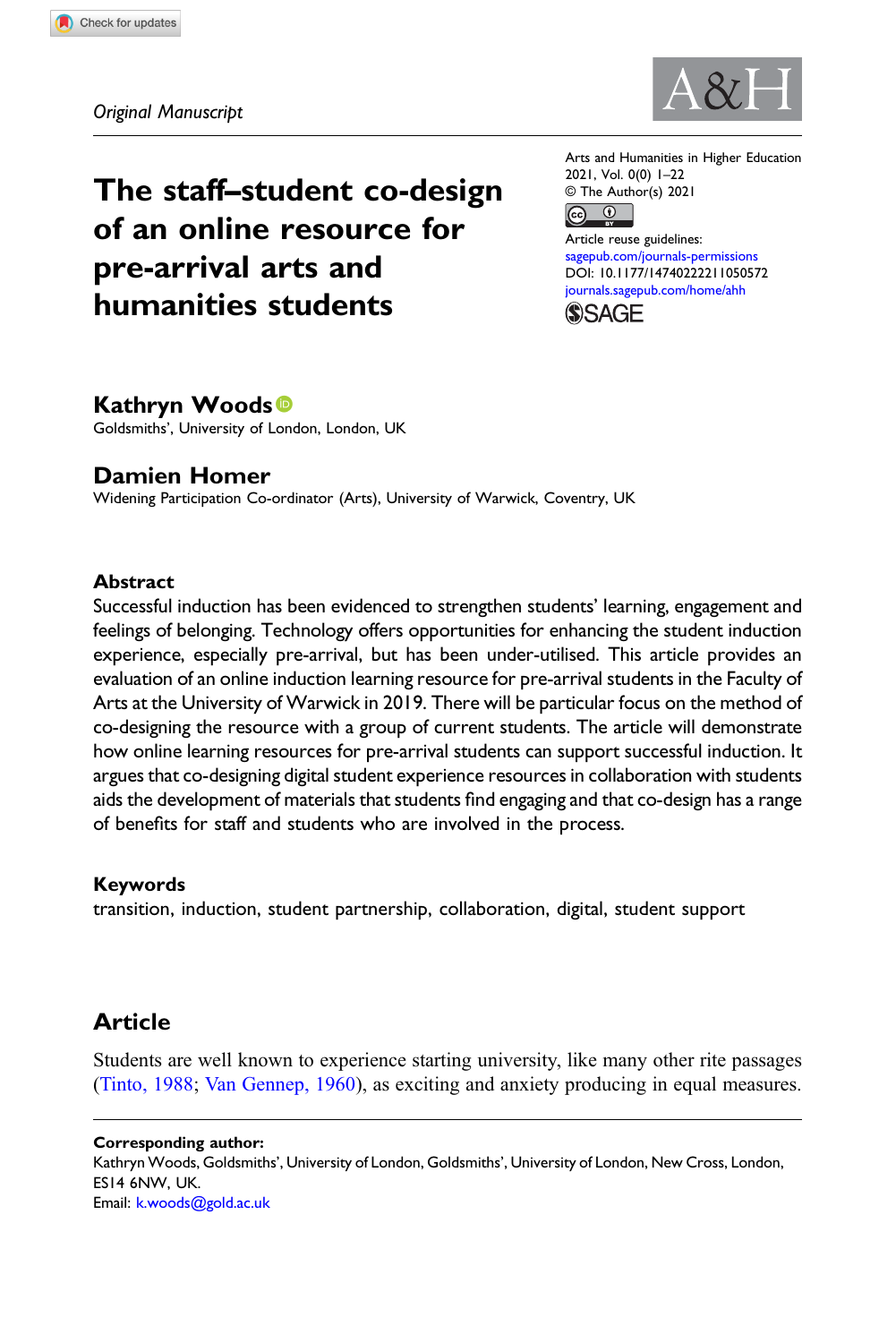The common challenge for pre-arrival students is that starting university involves entering an unfamiliar learning environment where they know that the social context and learning styles are likely to be different from those that they have previously experienced, but for which many of them have limited reference [\(Quinn et al., 2005\)](#page-21-2). When enrolling at university most students also expect, and hope to experience, an education that is more rigorous and demanding than their previous learning in schools or further education, which can create further unease and concern. While most universities invest in marketing their degree programmes online, less attention has been paid to how technology can be used to support traditional campus-based induction for first-year students and to facilitate learning engagement with students before they formally start their studies. Equally, despite a healthy body of scholarship having emerged in the past decade evidencing the value of student partnership as an approach to student engagement ([Cook-Sather et al.,](#page-18-0) [2014;](#page-18-0) [Gravett et al., 2020;](#page-19-0) [Healey and Healey, 2019](#page-19-1); [Healey et al., 2014](#page-19-2)), many universities remain reticent to employing genuine partnership approaches outside of 'student voice' governance and quality assurance activity [Matthews et al., 2019\)](#page-20-0), including in relation to induction and transition. As its point of departure, the Arts Faculty Pre-Arrival Project that this research examines aimed to utilise a student partnership approach to develop a digital learning space and materials for pre-arrival students to support their transition into higher education and promote student engagement.

This article provides an evaluation of the staff–student co-design of an online learning resource for pre-arrival Arts students at the University of Warwick in 2019. This Arts Faculty Pre-Arrival Project sought to improve the student induction experience. The project was developed in a Higher Education context where there is an increasing focus on enhancing the transition into university for first-year undergraduates [\(Berzonsky and Kuk,](#page-18-1) [2000\)](#page-18-1), and growing appreciation of pre-arrival as a distinct phase in the transition lifecycle when it is important that students 'start to feel part of the university, their faculty, school and department, and learning community' ([Morgan, 2013](#page-20-1): 1448). There is also acknowledgement that international students may have particular pre-arrival information requirements ([Foster, 2011](#page-19-3)) and that extended induction periods, with web-based interventions, may be beneficial for students from non-UK learning communities ([Pringle](#page-21-3) [et al., 2008](#page-21-3)). At the same time, there is growing use of digital resources to enhance students' experiences of this transition [\(Krause and Coates, 2008\)](#page-19-4), with many scholars noting how virtual learning spaces offer new opportunities for learning, knowledge, scholarship, partnership and collaboration between students and other partners located across multiple physical sites [\(Bagga-Gupta et al., 2019](#page-17-0); [Neary et al., 2010](#page-20-2)).

The Arts Faculty Pre-Arrival Project was innovative in its method of co-designing a virtual learning site and induction resources with students. The project drew upon these students' prior experiences of induction and online learning to ensure that the project outputs would be engaging and meaningful for students when starting university. It was developed out of an understanding, suggested by Collins, that 'technology has altered the way students learn, connect and view themselves' ([Collins, 2019\)](#page-18-2). It was also informed by the idea of 'student as producer'. This pedagogical approach promotes the engagement of students in 'real world situations and giving them real responsibility for learning, research-engaged teaching and learning', to enable them to become 'producers of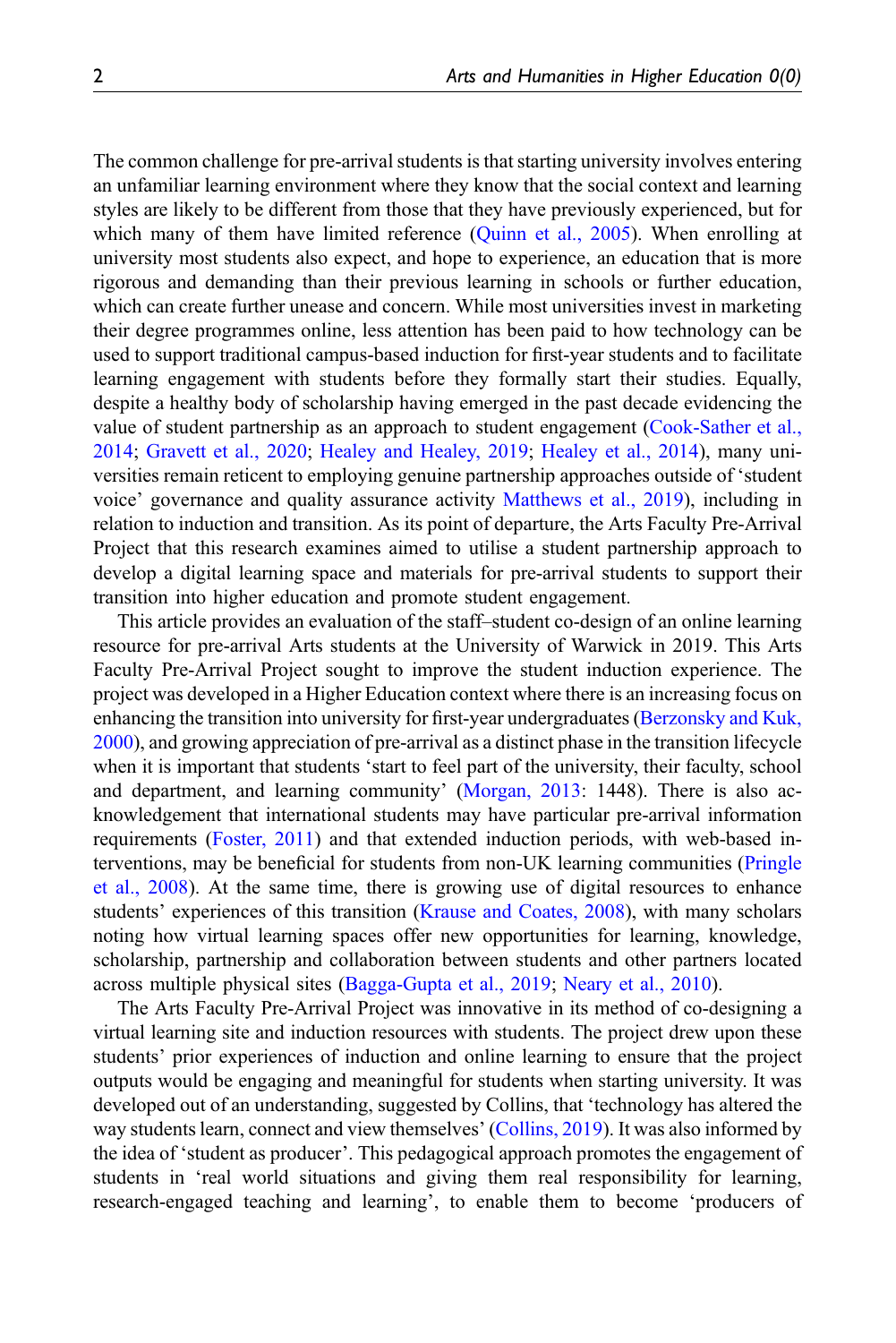knowledge of real academic value, rather than passive consumers of information' [\(Neary](#page-20-2) [et al., 2010](#page-20-2): 9). The insights provided by this article are of particular value in the current context where, due to Covid-19, almost all Higher Education providers have been forced to look at how they can provide online alternatives to the delivery of educational and student experience activities which have traditionally taken place face-to-face [\(Adnan and](#page-17-1) [Anwar, 2020](#page-17-1)). There is concern about the potential impact that these digital-first approaches might have on the student experience, and students' feelings of community and belonging [\(Czerniewicz et al., 2020\)](#page-18-3).

The article will seek to demonstrate that working in partnership with students in the codesign of induction learning spaces and resources for pre-arrival students can effectively support first-year students' transition, but also learning engagement and community building for the whole student community. This project establishes that the co-creation of student experience resources – especially digital resources –- enables the development of better understanding between staff and students, and that students who are involved in such projects can learn new skills that can enhance their confidence and employability.

This study is of value because although in the last decade numerous studies and Higher Education organisations have detailed and promoted the benefit of partnership working [\(Healy et al., 2014](#page-19-2); [Matthews, 2016](#page-20-3)), many universities continue to be reticent in using partnership approaches, in part due to the absence of practice-based examples. In demonstrating a successful staff–student co-design partnership model, this research aims to encourage other universities to trial similar projects by showing how they can contribute to the development of meaningful and quality student learning materials, and support student engagement and skills development.

# Context: Induction in higher education and the pedagogic literature

Since the early 2000s, there has been growing interest among Higher Education providers and pedagogic researchers on the transition experience into university for first-year undergraduate students. This has increased awareness of the challenges that students can experience when starting university ([Briggs et al., 2012;](#page-18-4) [Hillman, 2005](#page-19-5); [Berzonsky and](#page-18-1) [Kuk, 2000\)](#page-18-1). A first-year male UK student noted in report from the 'What Works? Student Retention & Success Programme' (2012) that: 'Anyone that says they're not scared is lying because there is that fear. Everyone has those giant fears of am I going be liked, and I going to make friends, how and I going to feel living away from home…you know…you're afraid of everything, but you've got to grow up some time' (quoted in [Thomas, 2012:](#page-21-4) 25). Huon and Sankey have suggested that these fears are often connected to the way university arrival requires students 'to reorganise the way they think about themselves, as learners, and as social beings' [\(2002](#page-19-6): 1). The 'What Works' report suggest that the following make the biggest impact on positive student induction, retention and success:

1. Socialisation and formation of friendship groups, which provide a support network and promote social integration;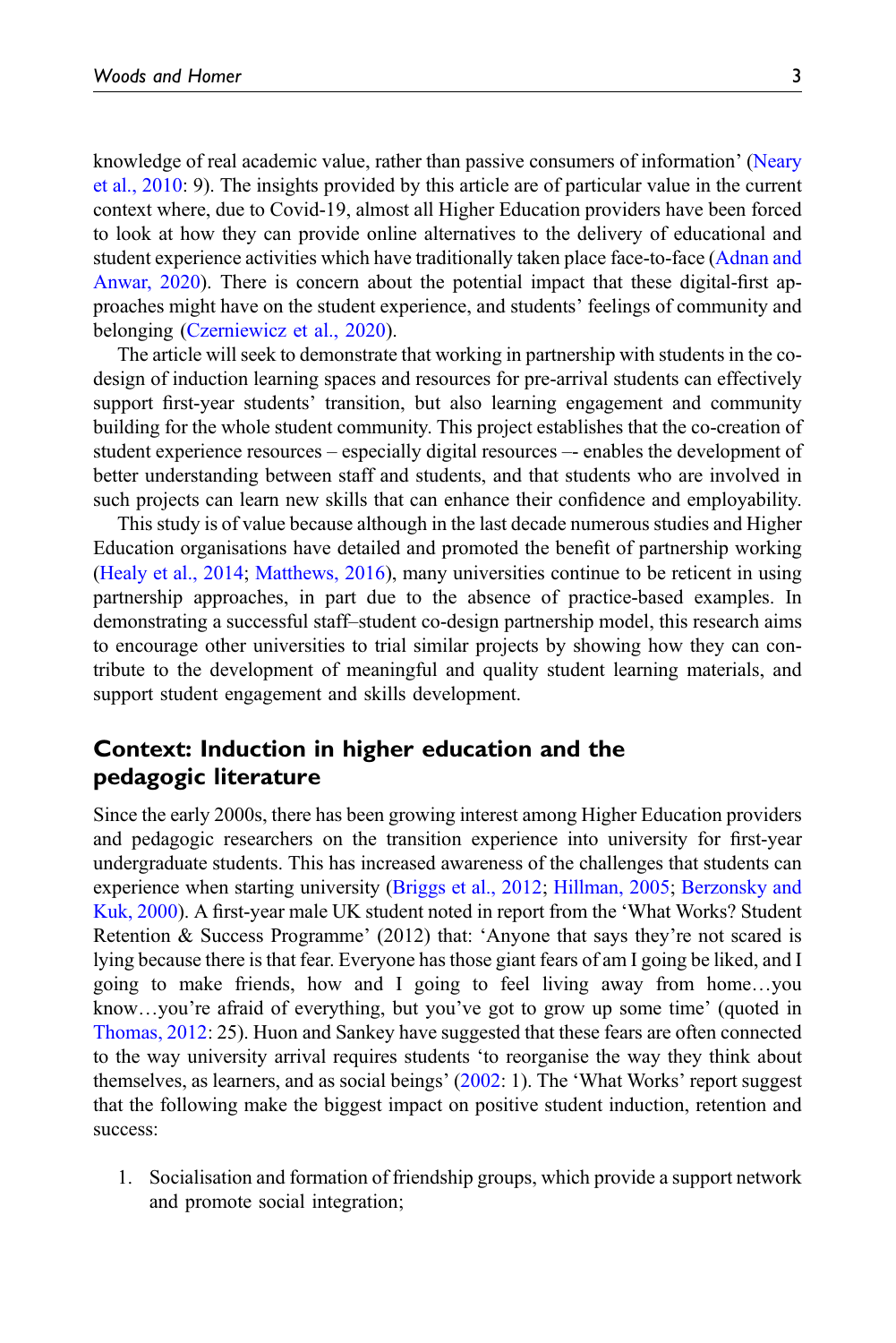- 2. Informing expectations of Higher Education and helping students to be effective learners by developing their confidence and their academic skills;
- 3. Developing relationships with members of staff, allowing students to approach them subsequently when they need to (Thomas, 2012: 25).

Poor transition from school and college to university has also been shown to create poor continuation rates [\(Smith, 2003\)](#page-21-5), as well as feelings of unhappiness, dissatisfaction [\(Yorke, 2000](#page-21-6)) and alienation [\(Mann, 2001](#page-20-4)). These issues, as well as questions of belonging, are often compounded by other factors relating to student identity. Scanlon et al. note that it is important for students to create a sense of their 'student' identity in their first year, otherwise they will experience disorientation and loss of their 'personal' identity [\(2005](#page-21-7)). Students who are first-generation Higher Education attenders [\(Clerehan, 2003](#page-18-5)), or from disadvantaged backgrounds [\(Yorke and Thomas, 2003](#page-21-8)), can often find induction especially challenging. Research into the experiences of students from disadvantaged backgrounds conducted as part of a case study of six UK universities by Yorke and Thomas shows that potential success factors for widening participation include 'an emphasis on support leading up to, and during, the critically important first-year of study' [\(2003](#page-21-8): 72). According to Perry and Allard, it is equally important for students to be able to make connections between pre-university experiences and their experience at university [\(2003](#page-20-5)). [Briggs et al. \(2012\)](#page-18-4) argue that the process of induction should begin long before students arrive on campus for their first class.

Much of the research discussed above relating to academic induction has been focused, primarily, on face-to-face and 'on campus' induction activities. In contrast, online induction materials and activities have been a neglected area of analysis and investment on the part of Higher Education institutions. It 'is evident', as Forrester et al. write, 'that more attention is being given to campus-based induction in order to assist students with the transition to university' ([2005\)](#page-19-7). This is despite the fact that students increasingly expect to have aspects of their learning delivered online and to use online resources to support their learning. Dave White, Head of Technology Enhanced Learning at the University of the Arts in London, writes: 'The web represents access to a vast array of resources and opportunities to collaborate to support teaching and learning. To ensure our institutions are relevant and credible places of learning we must embrace the influence of the digital and evolve our approaches accordingly' [\(Killen, 2015\)](#page-19-8). Evidence suggests that induction is even more critical to ongoing successful student engagement and progression when significant elements of learning are delivered online [\(Forrester et al., 2005](#page-19-7); [Simpson,](#page-21-9) [2012\)](#page-21-9).

The recent situation with the Covid-19 pandemic – which has caused many Higher Education institutions in the UK and across the world to move their learning delivery online – is predicted to lead to increasing use of technology to support learning and the student experience ([Barber, 2021](#page-18-6); [Czerniewicz et al., 2020](#page-18-3); [Dhawan, 2020\)](#page-18-7). There has been a pressure for institutions to move quickly to develop new online resources for students, but also an acknowledgement that online learning has been successfully undertaken for many years (for instance in the UK by the Open University) with studies demonstrating the benefits of e-learning and blended approaches [\(Nortvig et al., 2018\)](#page-20-6).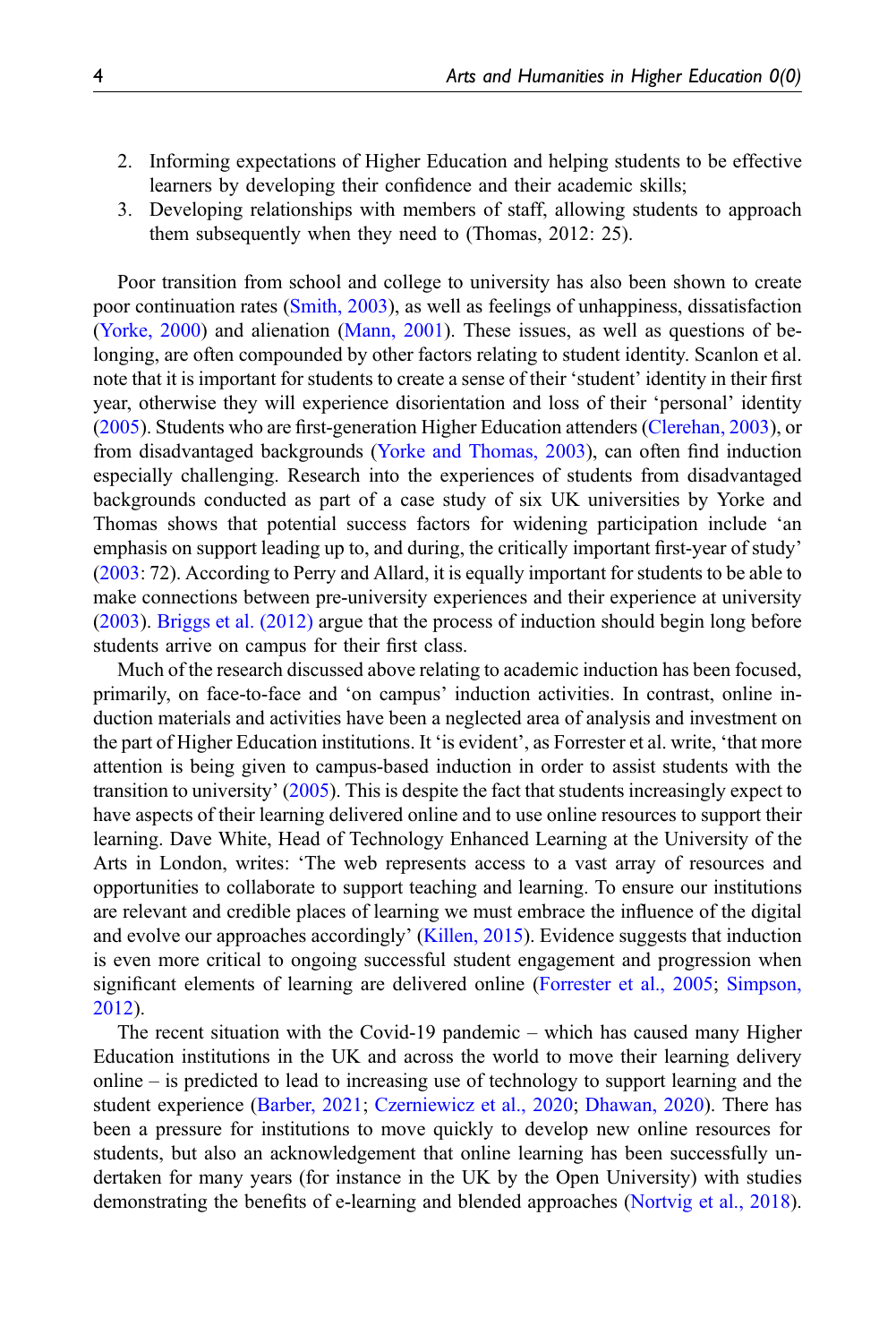This evaluation is of value because it provides a detailed account of an online learning resource that was developed in partnership with students that aimed to support student induction. It also provides evidence of the positive impact of this resource on the different groups of students involved, and a critical reflection on why the project worked. The evaluation will demonstrate the value in the method of co-designing such resources with current students, and the benefits of this approach for student co-creators and staff involved in supporting academic induction. It also evidences what sorts of information, support and online learning activities students consider useful and engaging, and helpful to them in feeling prepared and confident about starting their studies. Although this evaluation is focused on the development of resources for arts and humanities students, the methods and approaches used in this project have wide applicability to the design of a range of student experience projects and can be reproduced in a different disciplinary contexts in the UK and beyond.

# Project background: Academic induction and widening participation in the faculty of arts at Warwick

In 2018, the University of Warwick hosted its first ever Fresher's programme, branded as 'Welcome Week'. Traditionally there had been no specific induction period, and instead classes began on the Monday after the weekend students moved into residences. Responses to Welcome Week from both staff and students were overwhelmingly positive. When asked, 83% of students said that Welcome Week met their expectations, and 88% reported that they would recommend Welcome Week to a friend ([Welcome Report, 2018:](#page-21-10) 4–5). Yet, one part of Welcome that students reported that they felt could have been improved was academic induction. When asked if Welcome Week had helped them understand the requirements of their degree course, 70% of students responded 'strongly agree', while a further 18% reported that they 'neither agree nor disagree, with the final 12% tending to disagree. Among the students' comments was the suggestion that more information could have been made available online (Welcome Report: 10–11).

In addition to improving students' experiences of academic induction, the Arts Faculty Pre-arrival Project was developed to give pre-arrival students a better 'sense' of being ready and prepared for student life and learning at the University of Warwick. It aimed to offset some of the anxieties that students are known to experience around the 'un-known' when starting their studies. It also aimed to improve students' feelings of being part a learning community and their understanding of the Warwick's academic support provision. These issues were identified as areas for development from the National Student Survey, internal University of Warwick Student Experience Survey data and feedback from student representatives and academic staff.

Giving pre-arrival students a better 'sense' of being ready for learning at university was considered especially important for widening participation students: students from lower socio-economic backgrounds, minority ethnic and first-in-family into Higher Education [\(Breeze et al., 2020](#page-18-8); [Chrowdy et al., 2013\)](#page-18-9). These students are often less likely to have a friend or family member who they can ask what university is like and to turn to for guidance. It has been shown that extended induction processes can help these students to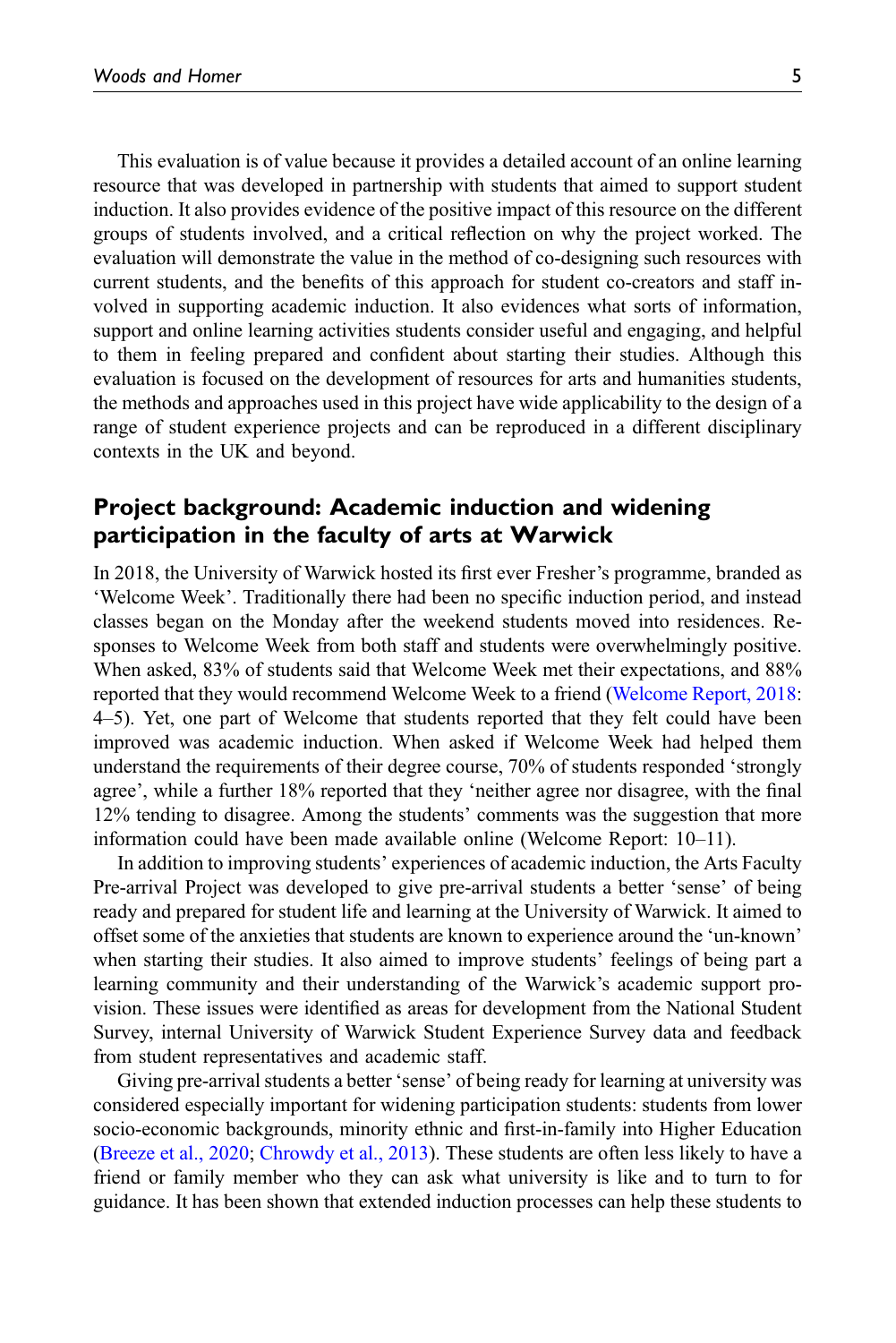navigate institutional cultures and processes [\(Fowles-Sweet and Barker, 2018](#page-19-9)). In the last 3 years, the University of Warwick has been developing a new 'lifecycle' approach to widening participation and inclusion. At the core of this is the recognition that 'widening participation extends beyond simply gaining access to HE' [\(Moore et al., 2013](#page-20-7), iv). Consideration of how students may be supported through the whole 'student lifecycle' is also currently a key priority for the Office for Students (Access and Participation Plan, OfS, [2020\)](#page-20-8). Research has shown that induction and transition processes to support 'nontraditional' groups of students are needed as these groups are more likely to have higher non-continuation rates ([Social Market Foundation, 2017](#page-21-11)). This project was developed to support this work and provide enhanced support for widening participation students.

At Warwick, arrangements for academic induction are primarily organised and delivered locally by departments, although there are many commonalities in Arts students' experiences of academic induction. Within the Arts Faculty, there are nine departments. Some departments have an intake of over 200, whilst in others the cohorts are as small as 25. The total undergraduate population in 2019 was 2929, with a first-year cohort of 738. From the first-year intake in 2019, 25.3% were students who could be classified as being from a widening participation background as they received a university bursary.

# Research methodology: Aims

This article uses an evaluative approach to explore the design of the Arts Faculty Pre-Arrival initiative undertaken in collaboration with students at the University of Warwick in 2019.

Project evaluations need to be carefully designed so that the changing nature of initiatives can be considered as projects develop ([Kelly, 2010\)](#page-19-10). An evaluative process can be an effective way of reflecting on a project's strengths and areas for improvement. It also allows for future practice to be enhanced and developed. We concur with [McCaig \(2010\)](#page-20-9) that evaluations need to have a logical and coherent thread running through them, but also that the method of evaluation is developed with a clear notion of the setting where the initiative took place. The evaluation for this research study was in two parts. Firstly, we evaluated the experience of the student co-creators who worked with us in developing the digital learning materials. Secondly, there was an evaluation of the learning resource's use by pre-arrival and new students.

This initiative was developed in the context of the University of Warwick, but it is not a study of the entire organisation. Rather, it was specific to arts and humanities students. Nevertheless, we consider the findings of our project to have wide applicability to the design of similar projects that aim to support and enhance the student experience through the development of online resources by the means of student partnership. In the following discussion, we have sought to provide as much detail about our methods and processes as possible, as well as the context for the project, to enable our methods to be replicated by others. We also seek to offer broader perspectives, in terms of the broad underlying principles that account for the success of this project.

Ethical approval was sought and awarded from the University of Warwick's ethics committee to undertake this research. The student co-creators were given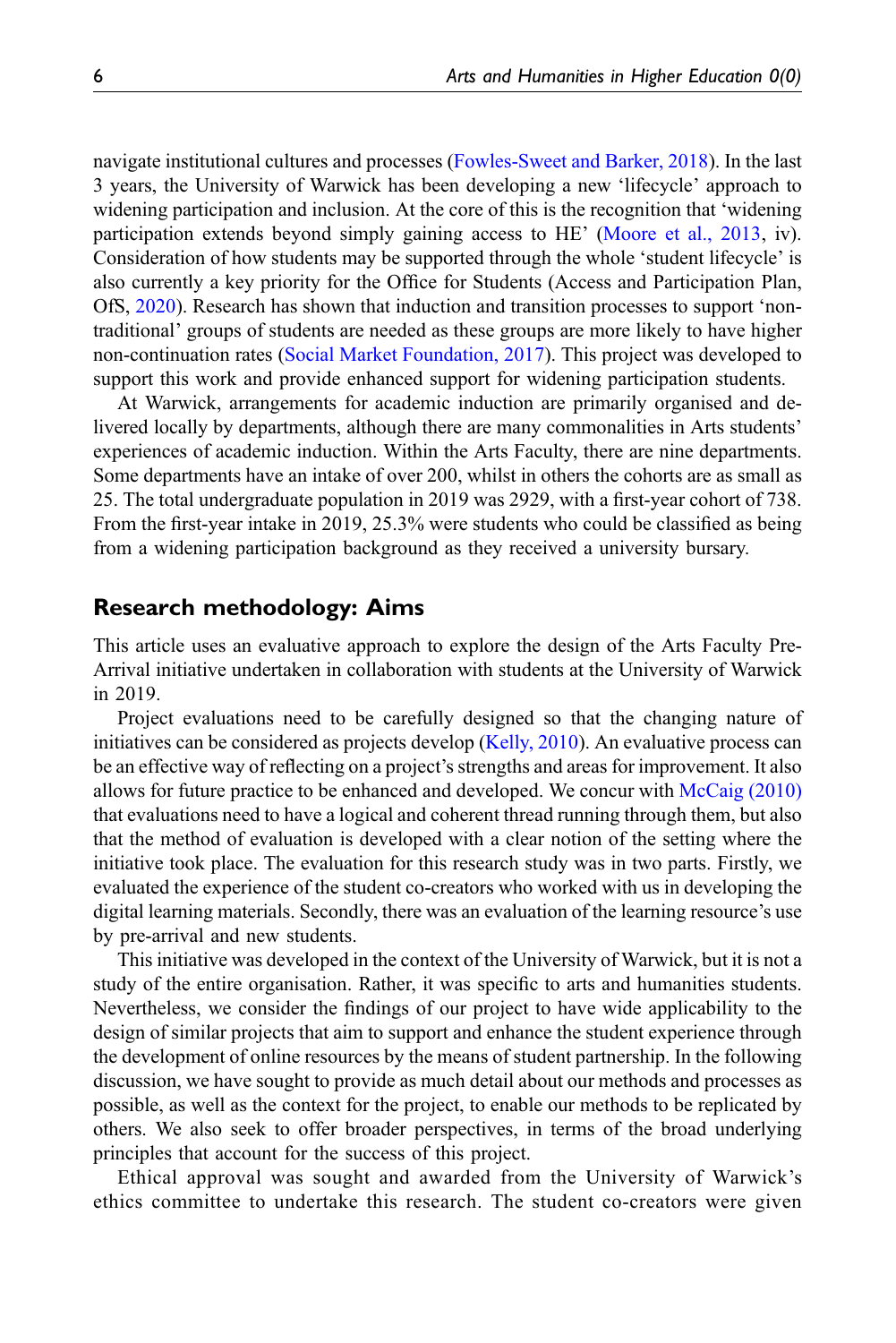consent forms and participant information leaflets to ensure that we kept within appropriate ethical guidelines ([BERA, Ethical Guidelines for Educational Research,](#page-18-10) [2018](#page-18-10)).

### Data collection and analysis

As previously stated, there was a two-stage evaluation process, which involved both the student co-creators but also the students who engaged with the Moodle module. The first stage was the student co-creator's reflections on their involvement in the project. The experiences of the project's student co-creators were captured through an anonymous survey. We used an online survey platform called Survey Monkey. The students were asked a series of questions to enable them to reflect on the process, but also the initiative as a whole. The second stage of the evaluative process was the pre-arrival students' engagement and responses to the resource. We collected this data through an anonymous feedback survey (within the Moodle platform), one focus group, and learner analytics within the virtual learning environment.

As part of the project's evaluation, we also examined internal institutional survey data and retention metrics to understand the impact of the resource in supporting learners' induction experience. To understand the wider reception to the resource from the academic community, we received feedback from academic and professional service colleagues and student representatives, who we asked to provide some initial thoughts on the resource before it was released.

The first part of the analysis is based on evaluative data from the student cocreators. This was primarily based on their self-reflection of their involvement in the project. The open qualitative questions allowed the students to provide a more holistic picture of their own experiences ([Watts et al., 2017](#page-21-12)). Conversely, the quantitative Likert scale questions enabled us to capture a snapshot of 'feelings, actions and pragmatic opinion of the participants' ([Joshi et al., 2015](#page-19-11)), particularly around their sense of ownership of the project and their personal satisfaction from taking part.

The feedback from the users of the Moodle site took two forms. They could respond via the feedback survey within the platform or volunteer to take part in our post-project focus group. The feedback we received from the Moodle site compromised of four open questions and nine students who completed the module provided comments. The postproject focus group had six participants. The data collected from these two evaluative interventions will be discussed in further detail. We used these methods as we felt they best suited our tasks and enabled us to get both written and verbal feedback ([Jing et al.,](#page-19-12) [1998\)](#page-19-12).

### Design considerations and principles

The Arts Faculty Pre-Arrival Project sought to improve student engagement and experience before arrival, and to support academic induction. Its aims were to: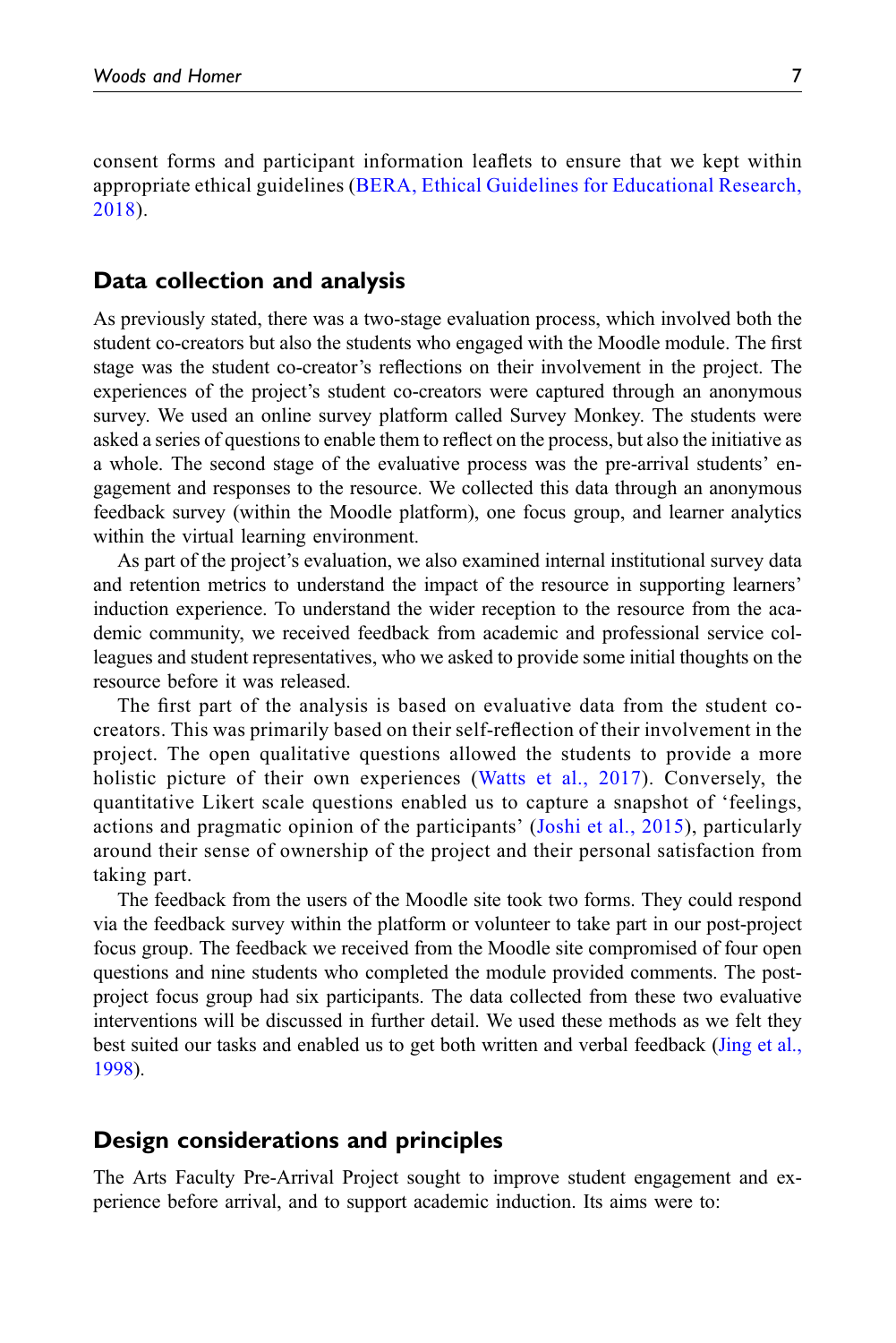- 1. Enhance the experience of pre-arrival students, especially from widening participation backgrounds, for a successful arrival, Welcome Week and integration into the student community at the University of Warwick;
- 2. Develop a better understanding of the student pre-arrival and induction experience;
- 3. Co-produce a sustainable, engaging and interactive e-learning resource in collaboration with current students to prepare pre-arrival students for university, to support academic induction and create a sense of learning community pre-arrival.

The e-learning resource, as the primary output of the project, sought to help students feel prepared for starting university life; reassure students about the process of starting university; increase a sense of belonging; orientate students in regard to life at university and in their subject area; reduce anxiety around the 'unknown' aspects of university; and provide practical resources and links to further information.

There were several key design considerations and principles that underpinned the development of this project. Identifying these at the start of the project was key to its success. To begin with, consideration was given to the types of 'learning domains' that would be suitable for this project [\(Siemens, 2005\)](#page-21-13). Using the model of project design provided by [Beetham and Sharpe \(2013\)](#page-18-11), we initially identified the project's learning domains through the following questions:

- 1. Who are the audience?
- 2. What solution will best meet users' needs?
- 3. How can this be communicated to the users?
- 4. How useful is it in practice?

As the transition support for these students was to occur before they came physically to the campus, consideration was given to what online systems were available to use at the University of Warwick, and also externally, to see what would be the 'best fit' for this project. Part of this review involved meeting with a range of stakeholders, including staff from academic teams and professional services. These colleagues were able to provide insight into the various platforms that Warwick uses, and that students may have access to at different stages of the student lifecycle. This was also supported by discussions with other colleagues who support student induction, such as the Welcome Week Team and academic staff.

This pre-arrival resource was deliberately designed for students who had accepted a place Warwick but who had not formally started their studies. The design of resource thus involved working out when Warwick's virtual learning domains were available to prearrival Warwick students. As is reported by the OECD (2016b, cited by [Bower, 2017\)](#page-18-12), digital technologies can help to 'facilitate personalised learning' and a student 'can decide to choose a certain learning pathway'. External platforms, such as Facebook and Wordpress, were considered, but were discounted because sharing information on these platforms would have placed it beyond institutional control ([Jones, 2013](#page-19-13)).

From discussions with colleagues in Information Technology, Extended Classroom Team and Communications, the two primary options identified were SiteBuilder (the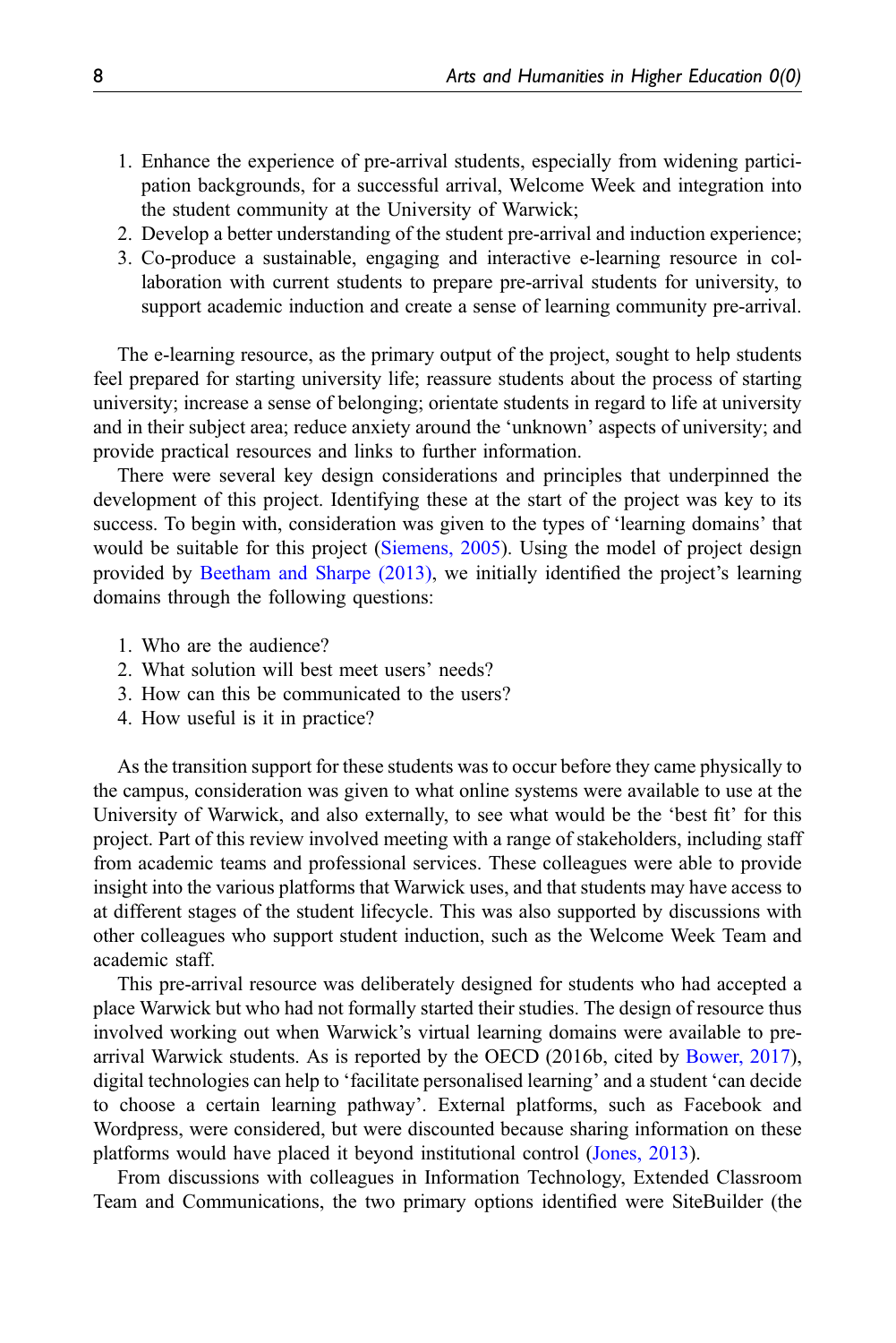university's web publishing tool) and Moodle, Warwick's Virtual Learning Environment. Both platforms are used regularly at the University and can be restricted to ensure there is access to only certain members. The learning domain needed to be able to address the needs of the audience, accessible to all participants and a space which we could set-up and monitor within the University.

Ultimately, Moodle was decided the best option for facilitating the pre-arrival project. It is a domain which is used across educational institutions as an open-source digital learning platform. It which has an interface which is 'very intuitive and allows for easy navigation' [\(Chourishi et al., 2011\)](#page-18-13). Moodle also allowed the students co-creators to develop the digital learning materials relatively easily, due to Moodle being a system that has been deliberately designed to enable the easy creation of learning materials by non-IT specialists. In addition, Moodle facilitates the construction of learning resources via plug-ins such as the opensource learning design tool H5P ([https://h5p.org/\)](https://h5p.org/) and to integrate videos and images into learning resources. This was considered important for interactivity which has been shown to be a useful means of facilitating student engagement with e-learning resources ([Stiwinter,](#page-21-14) [2013\)](#page-21-14). Students could also be given access to Moodle after accepting their place and having their IT account set-up; all of which usually happens at Warwick a few months before students arrive on campus. Moodle is widely used in many different educational providers due to its gamification elements and mobile device functionality [\(Shanavaz, 2019\)](#page-21-15).

# Student co-creation

The Arts Faculty Pre-Arrival Project was distinct in involving students in the co-creation of online learning resources that aimed to support the student experience. The concept of co-creation is described by [Bovill \(2013:](#page-18-14) 463) as 'a collaborative approach to the design and creation of learning and teaching experiences'. Cook-Sather notes that 'respect, reciprocity, and shared responsibility' are key to the success of co-creation projects [\(Cook-Sather et al., 2014:](#page-18-0) 1). At present, there are moves in the Higher Education sector to encourage students to create online materials and content for other students. For example, as part of the Digital Education Transformation Programme at the University of Lincoln, students are employed as content creators, making videos for other students about student life.

The Arts Faculty Pre-Arrival Project gave students a key role in the design and content creation of an online learning module which conveyed information about learning at university, as well as student life. It was distinct in allowing students to independently create learning resources in Moodle, which is more frequently used as a teaching delivery tool. This approach was embraced because researchers such as [Wegener and Leimeister](#page-21-16) [\(2012\)](#page-21-16) have shown that the creation of developing e-learning content does not depend on specialists and that we need to provide students with the 'processes and tools….in content creation while still providing a guarantee of high quality'. Mike Neary's 'student as producer' activity at the Lincoln has also shown that if given 'permission' to step into areas usually the sole domain of professional and academic staff, students can produce work of significant quality while at the same time improving the quality of teaching and services (2010). Involvement in projects like this can help students build new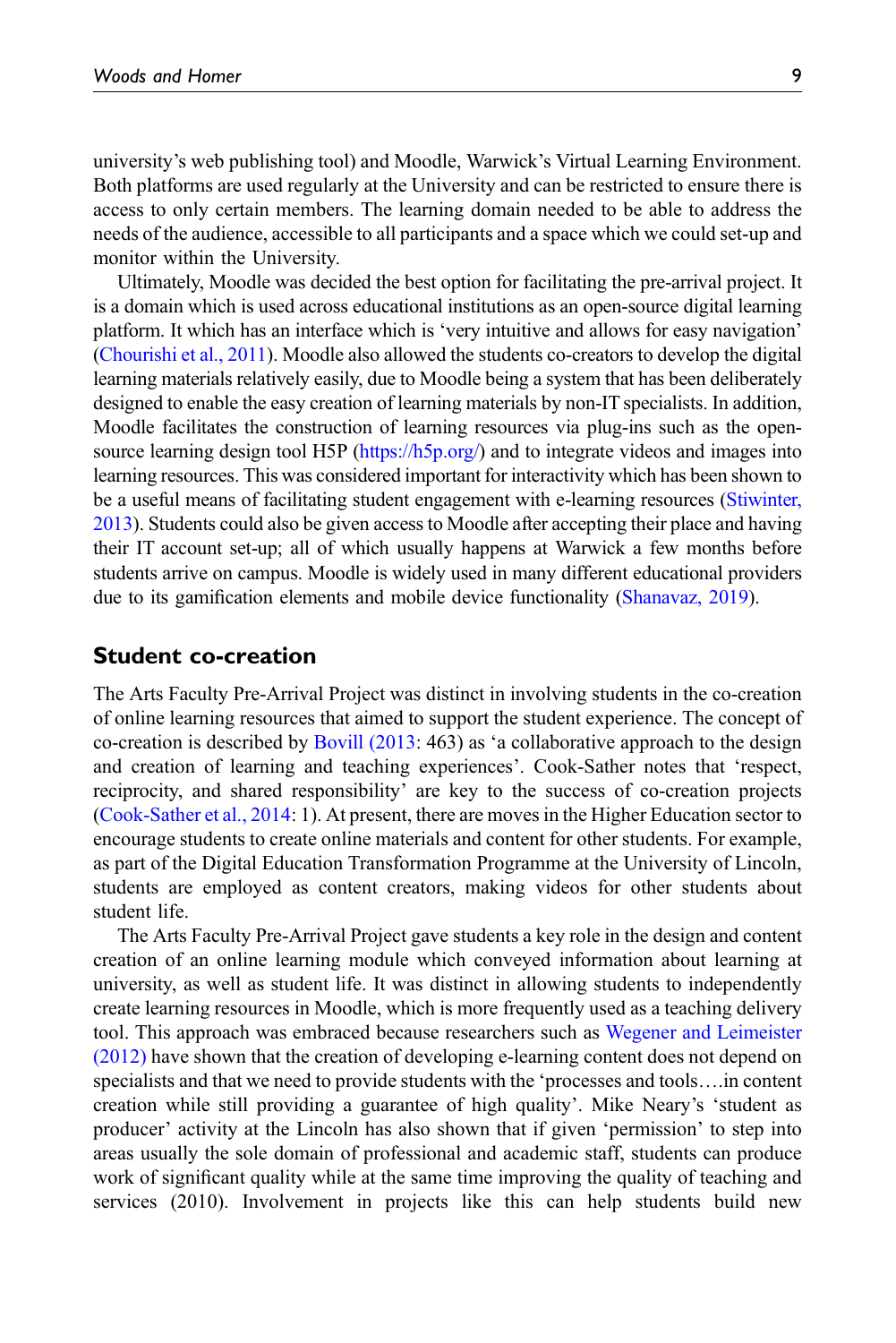employability skills, especially digital skills, and obtain experiences akin to work-based placement ([Newman et al., 2018](#page-20-10)). By building a partnership with current students – learning from and incorporating their insights, experiences, ideas and voices – this project aimed to develop quality and engaging digital learning resources with interactive content to support pre-arrival student induction as well as build a culture of partnership working within the Arts Faculty.

The Warwick International Higher Education Academy provided funding to enable us to pay a team of six student co-creators to progress this work. Healy, Flint and Harrington argue that student participation in extra-curricular projects should be properly recognised [\(2014](#page-19-2)). The student co-creators involved in this project were employed by the university over several weeks to undertake this work.

In the initial phases of the project, we worked closely with the students to encourage them 'to share their authority and expertise by working interdependently' [\(Baxter Magolda, 2004](#page-18-15)). Moving to a position where there was equality of ideas and authority over key decisions about content was not always straight-forward. This is because many students are not used to working in this way with academic and professional service staff. Above all, we did not want to 'perpetuate compliance' [\(McMahon, 2012\)](#page-19-14) with a version of democratic engagement. We achieved partnership working by being clear with students – as part of the recruitment process and in our first session – about the co-creation method that the project was based on, and their responsibilities and autonomy over decision making on the project. The students on the project were informed from the start that had the following responsibilities for the resource design:

- 1. To make key decisions about the key messages, tone and content of the pre-arrival module;
- 2. To design the module page layout and sections and how the user will move through the module;
- 3. To develop content videos, quizzes, written content, forums etc.

We also sought to collapse the traditional teacher–student hierarchy by running the project through three full day workshops where students were set activities to facilitate independent working. The students were also paid to work on the project outside of the workshops either independently or in small groups.

# Method

Laurillard has written that when using digital technologies educationists must become 'more deeply involved in scaffolding the way students think and how they develop the new kinds of skills they will need for the digital literacies', but also that we should avoid the assumption that because of new technologies 'students can do it for themselves' [\(2012](#page-19-15): 4). In the case of co-produced projects that intend to result in outputs for other student learners, such as the Pre-Arrival Project, teachers and project leads need to think how student partners and the student audience will be supported to acquire the required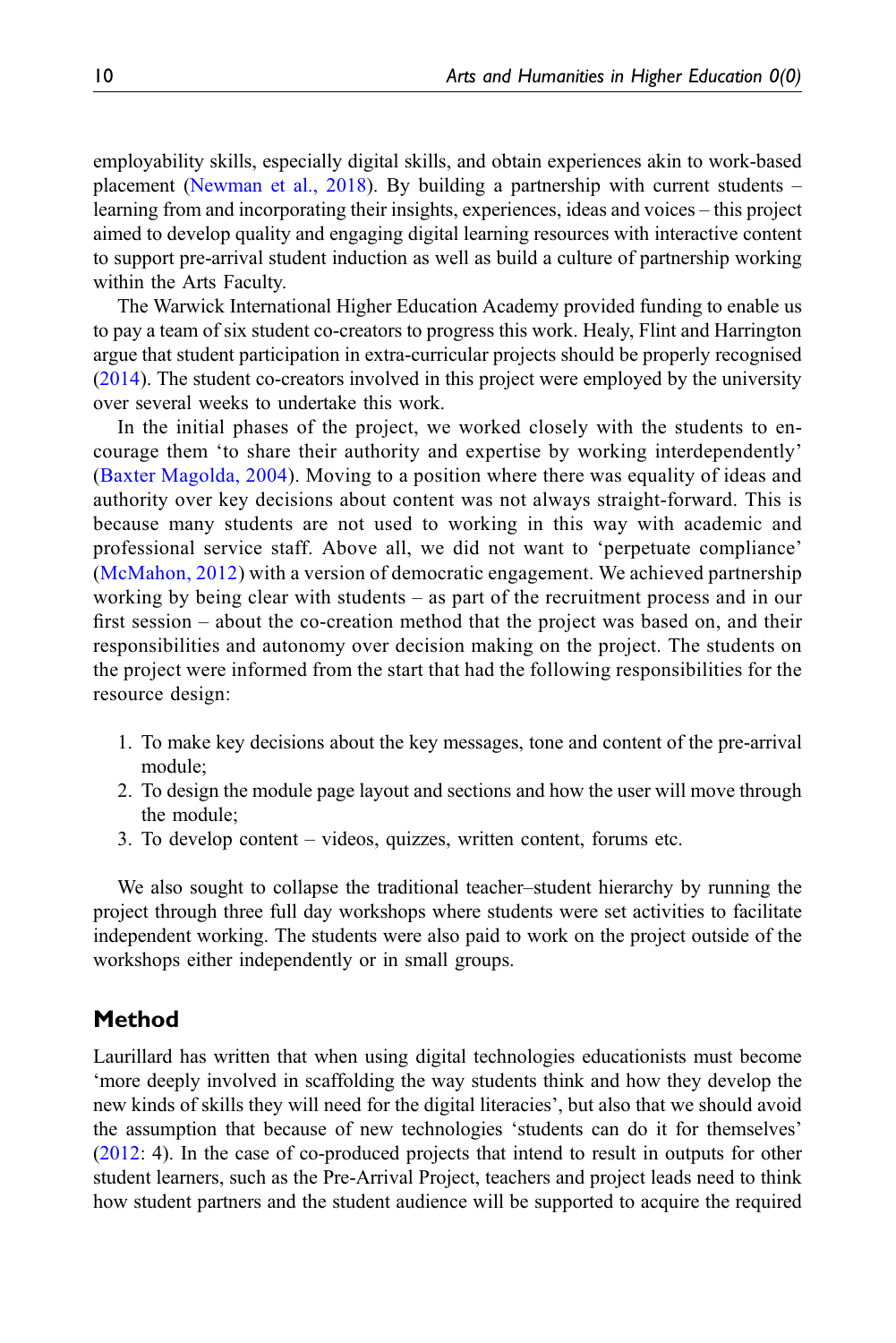level of digital literacy to enable learning engagement. This was certainly a key consideration for us as we established the design and delivery of the co-production sessions with our student co-creators.

The first priority was identifying the learning aims of the pre-arrival resource. The first session of workshop 1 started with a group discussion where we asked the student cocreators to discuss various questions about their own pre-arrival experiences. The questions they were asked included:

- 1. How did you feel before arriving at university?
- 2. What would have been helpful to know before you started university?
- 3. How do you think the information should be presented? Videos/text/interactive activities or a mix?
- 4. What sorts of information did you find you needed in your first term that maybe was not covered in welcome week? How did you find out about things you needed?

At the second workshop session on day 1, we asked the students to work in small groups to formulate a list of what the key things that they thought should be included in the student pre-arrival module, and potential learning activities that could be developed as part of the module, based on the findings of the group discussion. From these initial discussions, we were able to ensure that the structure, content and aims of the project were developed directly out of the student experience.

In the first afternoon session on day 1, we provided the students with training that they would need to design and develop the Moodle resource. This was considered important as we did not want to make assumptions about the students' digital literacy, and we were aware that the students were unlikely to have previously used Moodle to create learning resources. Research shows that to enable for students to contribute effectively as learning partners, they should be given tools which enable them to do so and that short training sessions can provide this scaffolding ([Cook-Sather et al., 2014\)](#page-18-0).

The training session was supported by colleagues in the Extended Classroom Team and Academic Development Centre. This training introduced the students to methods of learning design – focussing on online learning – and encouraged them to think critically about users' accessibility needs and levels of digital literacy [\(Watling, 2012\)](#page-21-17). The students were also provided an overview of some of the different features within Moodle, with a particular emphasis on the H5P learning tool and video making.

In the final session of workshop on day 1, the students were put into two groups and asked to use everything that they had discussed and learnt so far during the workshop to develop a 'pitch' of their vision for the learning resource to the project leads as imagined 'clients'. In their pitch the students were asked to cover the following:

- 1. What the main page of the module would look like and how learners would move though it;
- 2. An idea for a text, video or graphic welcoming pre-arrival students to the learning resource and explaining how it worked;
- 3. A brief summary of what would be included in each section of the module.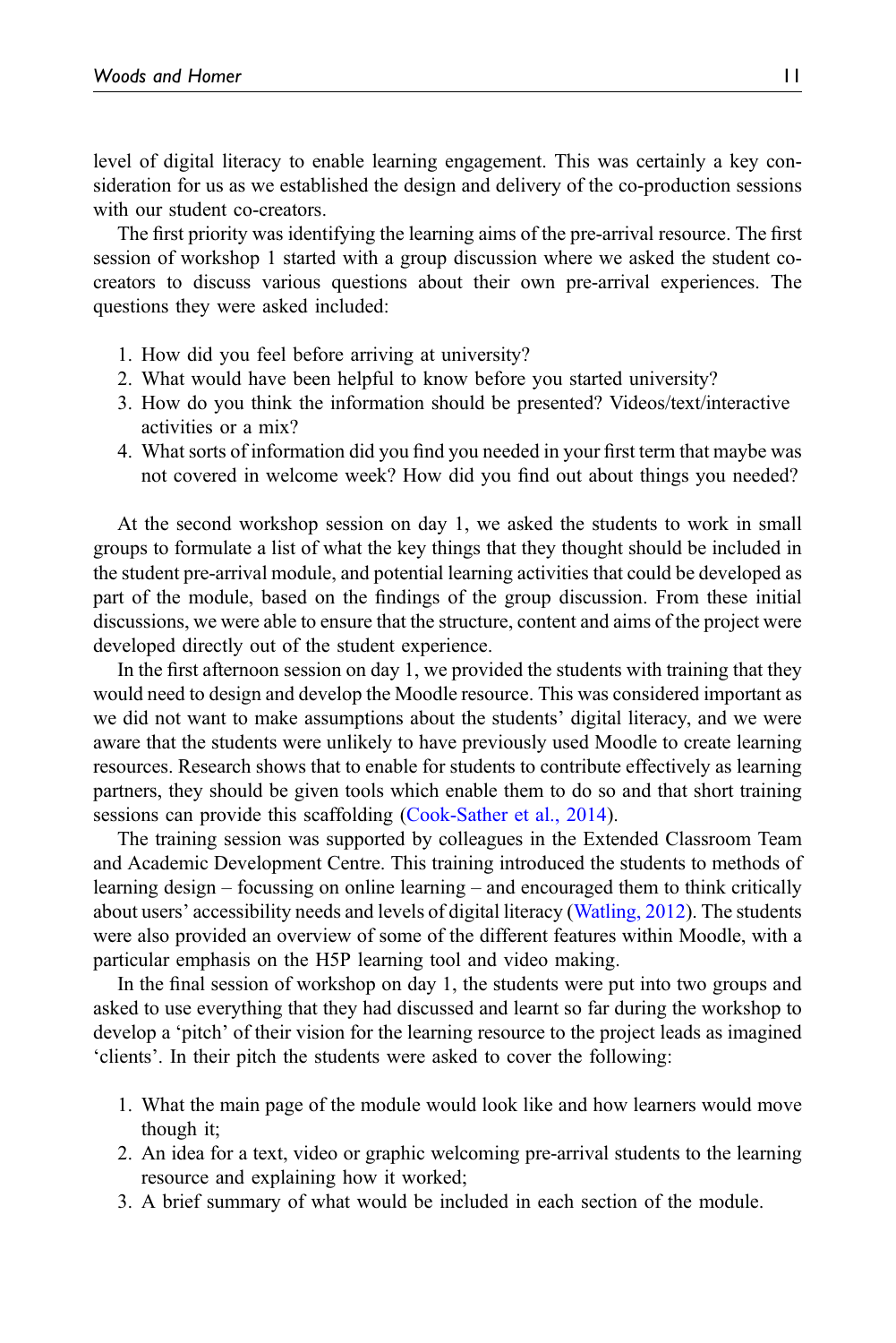At the design meeting, both groups came up with a relatively similar grid design for the main page. Both groups also came up with a flexible model for student engagement with the resource whereby students could either a) work through the resource from start to finish, marking off their progress or b) dip in-and-out of sections as they wished and found useful. Both groups liked the idea of a welcome video for the resource. One of the groups was keen to develop a second video which would present a 'Day in the life', and this proposal was supported by the whole group after some discussion. The other group came up with the idea of including a pre-arrival checklist, which was also supported by the wider group.

Following the pitches, the students agreed to split the module into nine different sections. These were as follows: Day in the Life; Warwick Community; Departmental Information; Teaching and Learning; University Support Services; Checklists; Library Support; International Students and a Questions section. In terms of what should be included in each section of the learning resource, both groups expressed a desire to work with the H5P course presentation and branching tools, and a wish to develop quizzes and other gamified activities.

Over the next two workshop sessions, the students worked independently or in pairs and small groups (however they preferred) to create the content for the resource. We provided a space for the students to work in the 'Flexible Learning Grid' in the University library. This allowed the students access to facilities and gave them a collective working space. The team had 'check-ins' over the course of workshops to offer each other feedback and ideas for how things may be adapted, changed or improved.

The online module was created over several weeks, with project co-creators working together to develop the resources. The students also worked on the project away from the University campus and a Microsoft Teams space was set-up to allow the students to share work collaboratively when working at distance. This supported empowering the students to make autonomous decisions on the project about the design of the resource ([Watling,](#page-21-17) [2012\)](#page-21-17). As stated previously, the student project partners were treated as equals and when instances of disagreement arose, we tended to defer to the students. The only occasions where we intervened were in cases where there were issues around the copyright of material and the use of language in some of the chosen external blogs. These discussions were always cordial and started from a perspective of trying to ensure we had the best endproduct we could. When working on their sections of the project independently, the students were encouraged to ask for advice where needed from professional services, academics and IT.

### Results: The resource

The online resource that was eventually created contained a welcome video that had been produced, presented and edited by the students. The nine sections (see [Figure 1](#page-12-0)) all contained different interactive elements (see [Figures 2](#page-13-0) and [3\)](#page-13-1) which students could navigate in their own time and access via different devices.

Within each section, there were a number of different features. In the Teaching and Learning section, for instance, there were subsections based around the following: lectures and seminars; online tools; course and assessment; personal tutors; study spaces and university terminology glossary. Each of these subsections had information about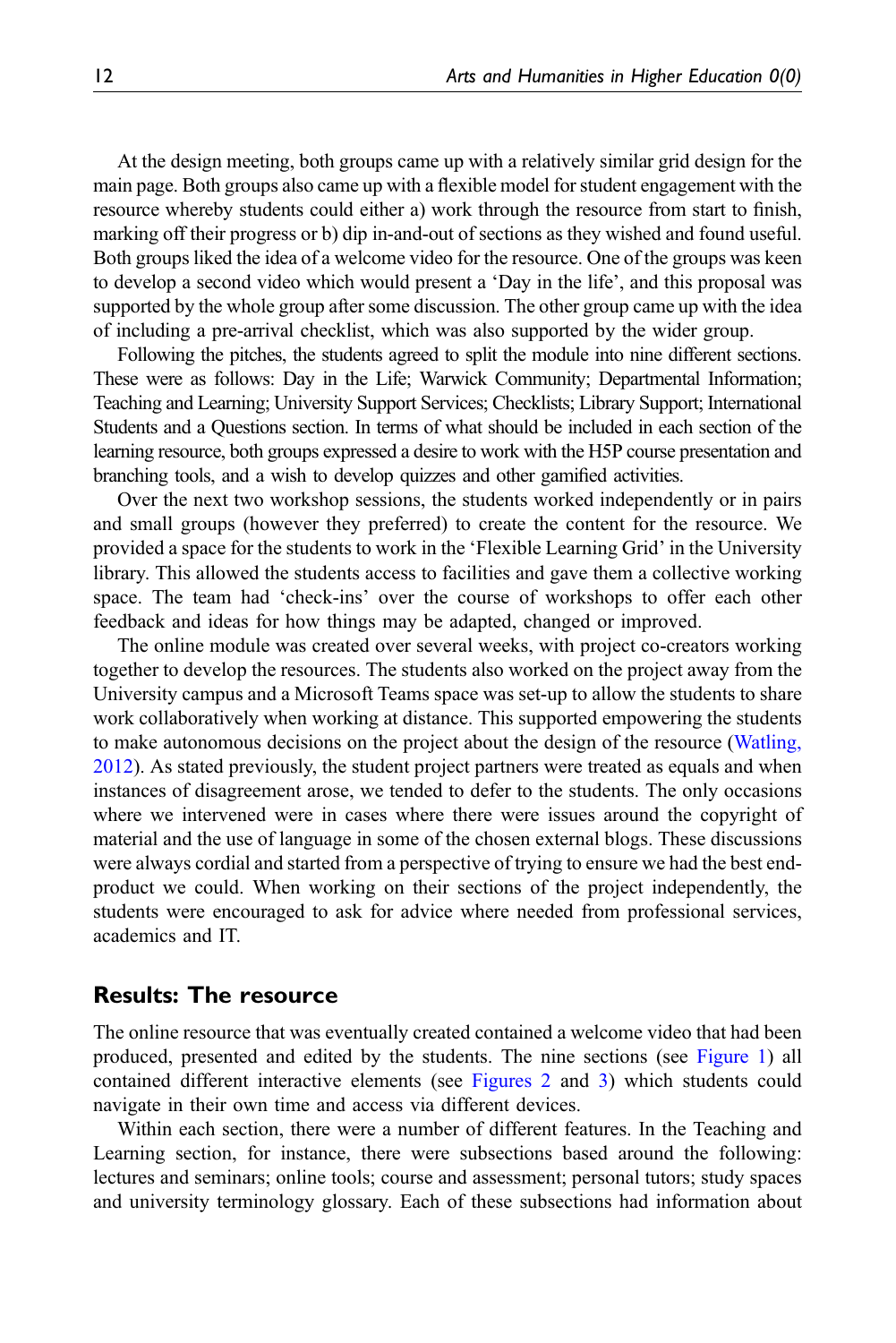| Arts Faculty Pre-Arrival Student Induction Module                                                                                                                     |                                                                                                                                                                                                                                                                                                                                                                                                                                                                                                                                                                                                                                                                                                                                                                                                                                                                                                                      | れ -                                                                                                                                                                                                                                                                                                                                                                                                                                                                                            |
|-----------------------------------------------------------------------------------------------------------------------------------------------------------------------|----------------------------------------------------------------------------------------------------------------------------------------------------------------------------------------------------------------------------------------------------------------------------------------------------------------------------------------------------------------------------------------------------------------------------------------------------------------------------------------------------------------------------------------------------------------------------------------------------------------------------------------------------------------------------------------------------------------------------------------------------------------------------------------------------------------------------------------------------------------------------------------------------------------------|------------------------------------------------------------------------------------------------------------------------------------------------------------------------------------------------------------------------------------------------------------------------------------------------------------------------------------------------------------------------------------------------------------------------------------------------------------------------------------------------|
| Welcome to the pre-arrival module!<br>Play<br>How to use the Moodle course<br>Arts Farsilly Pre-Arrival Student Industrien Module<br><b>ANTIQUES IN THE RESIDENCE</b> | As a team of students, we have created this module as a course to prepare you for your arrival at University. We have created<br>activities that (well at least we think) are fun to complete. The activities range from personality quizzes to interactive videos that<br>will test your knowledge. We promise it is not as daunting as it sounds! All of our activities have been designed with YOU in mind<br>and to be informative, helpful and entertaining. There is no set order and all of the activities and information is either displayed or<br>linked in blue.<br>We sincerely hope you enjoy this course and that completing it is relatively easy! Any questions you have about starting University<br>or University life, you can ask a member of staff using the questionnaire in the 'question' section.<br>Best of luck<br>The Team!<br>Click here for the full text of what is said in the video | Tags<br>accessibility Activities Anti-Racism Arrival<br>Assessment CATS Checklist<br>contacts Courses Coursework Day in the<br>life Department Disability Diversity Equality<br>Essays Exams Extra-Curricular Giossary<br>Humanites International Students in<br>Key Information Lectures and Seminars<br>Liberation Library Module Choices Modules<br>Navigation Online Personal Tutor Questions<br>Schedule Science social-inclusion Software<br>Student Study Space Systems<br>Teaching and |
| Day in the Life                                                                                                                                                       | <b>Warwick Community</b><br><b>Departmental Info</b>                                                                                                                                                                                                                                                                                                                                                                                                                                                                                                                                                                                                                                                                                                                                                                                                                                                                 | Learning Timeline TimeTable<br>Tools Video Warwick                                                                                                                                                                                                                                                                                                                                                                                                                                             |
| <b>Teaching and Learning</b><br><b>Library Support</b><br>Announcements                                                                                               | <b>University Support Services</b><br><b>Checkfists</b><br>International Students<br><b>Ouestions</b>                                                                                                                                                                                                                                                                                                                                                                                                                                                                                                                                                                                                                                                                                                                                                                                                                | Community Websites Widening<br>Participation<br>Help                                                                                                                                                                                                                                                                                                                                                                                                                                           |

<span id="page-12-0"></span>Figure 1. Arts Faculty Pre-Arrival Student Induction Module Main Welcome Page.

what a new student may encounter when they came to university. For example, in the course and assessment subsection, there was information on what a university module is [\(Figure 2](#page-13-0)), followed by an interactive quiz to help solidify learning of the information and to ensure it was not just passively 'clicked through' ([Figure 3](#page-13-1)).

Other parts of the site contained pre-existing student support videos, images, quizzes, hyperlinks to other webpages, question trees, presentations, downloadable documents, question and answer options, and links to external sites such as YouTube. All of these materials were 'found' by the student co-producers as part of their development of the resource and were included because they considered them useful. The resource learning content was available for new students to access in their own time and at their own speed. Before we released the resource, we asked the academic technology team, student representatives and some academic colleagues to review it to ensure it was fully accessible and met the universities expectations relating to the delivery of online resources, as well as get some initial feedback.

The resource was promoted to Arts Faculty pre-arrival students from mid-August 2019 via centrally delivered communications sent out by the Welcome Week Team. The pre-arrival students were sent a link with a brief description of the resource and information about how it had been co-created with existing students. The resource was also advertised to students once they had begun their studies via emails from the Arts Faculty.

# Evaluation of the co-creation method

The student co-creators' experiences of the project were evaluated through an anonymous survey. The students rated their experience on the project at an average of 8 out of 10 and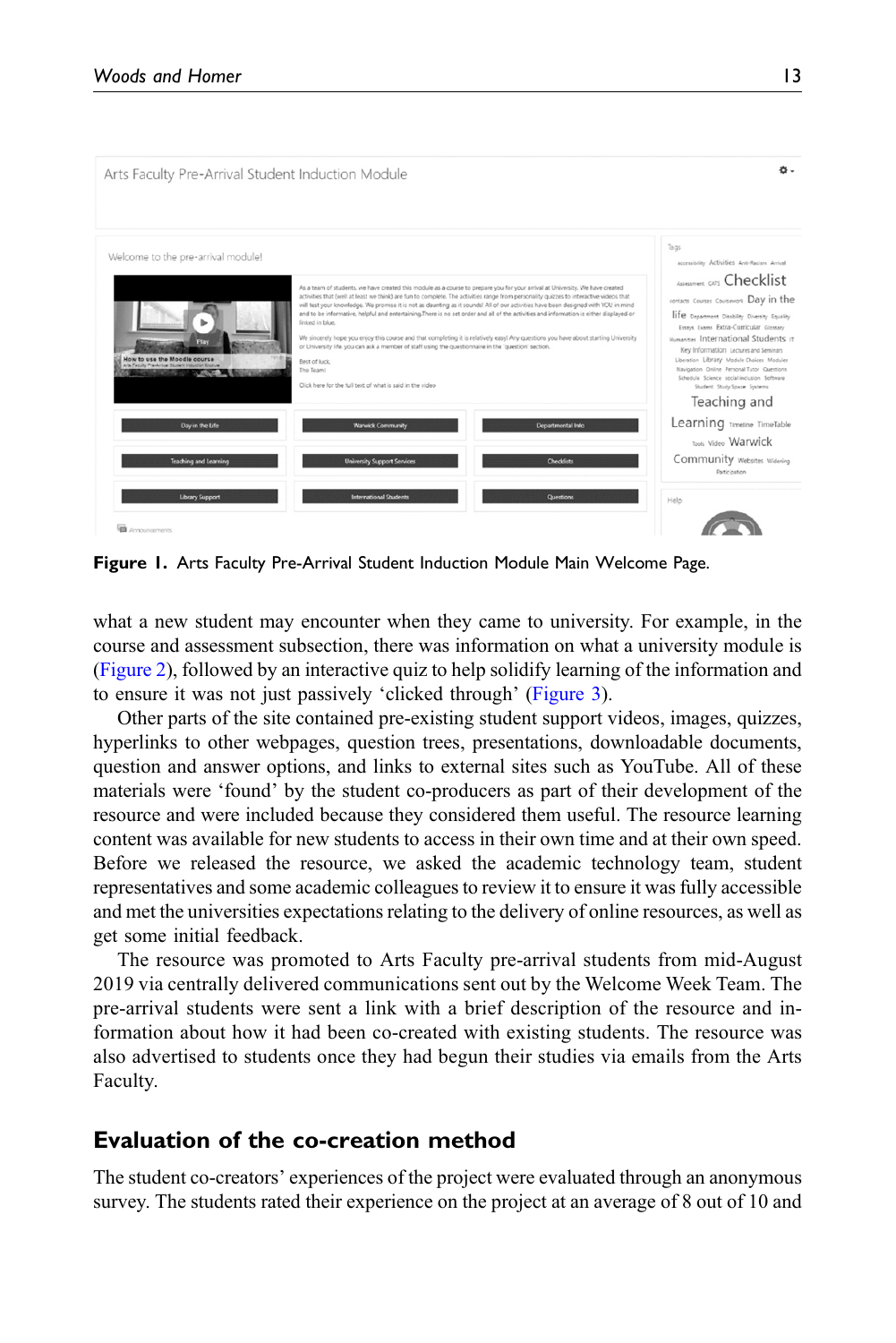

Figure 2. Example HP5 Presentation Slide about Modules from the Teaching and Learning Section of the Moodle Resource.

<span id="page-13-0"></span>

| Modules at university make up a student's                |                                                     |
|----------------------------------------------------------|-----------------------------------------------------|
|                                                          |                                                     |
| Compulsory modules are called<br>modules.                |                                                     |
| University credits are called<br>and undergraduates take | per year.                                           |
| One of these credits makes up                            | hours of work, which includes both contact time and |
| independent study.                                       |                                                     |
| Check                                                    |                                                     |
|                                                          |                                                     |

<span id="page-13-1"></span>Figure 3. Example H5P Interactive Quiz from the end of the Teaching and Learning Section of the Moodle Resource.

wrote further qualitative statements when discussing the benefits of taking part, such as: 'there are a myriad of benefits, as you learn more about the resources you have open to you and helps you develop more skills. Also you can relate better to the target audience'. The students also reported that they had developed skills in team work, time keeping and working to deadlines. Their favourite parts of the project included 'using H5P to create interactive production' and the 'planning process and deciding what needed to be included and the best way to display the information'.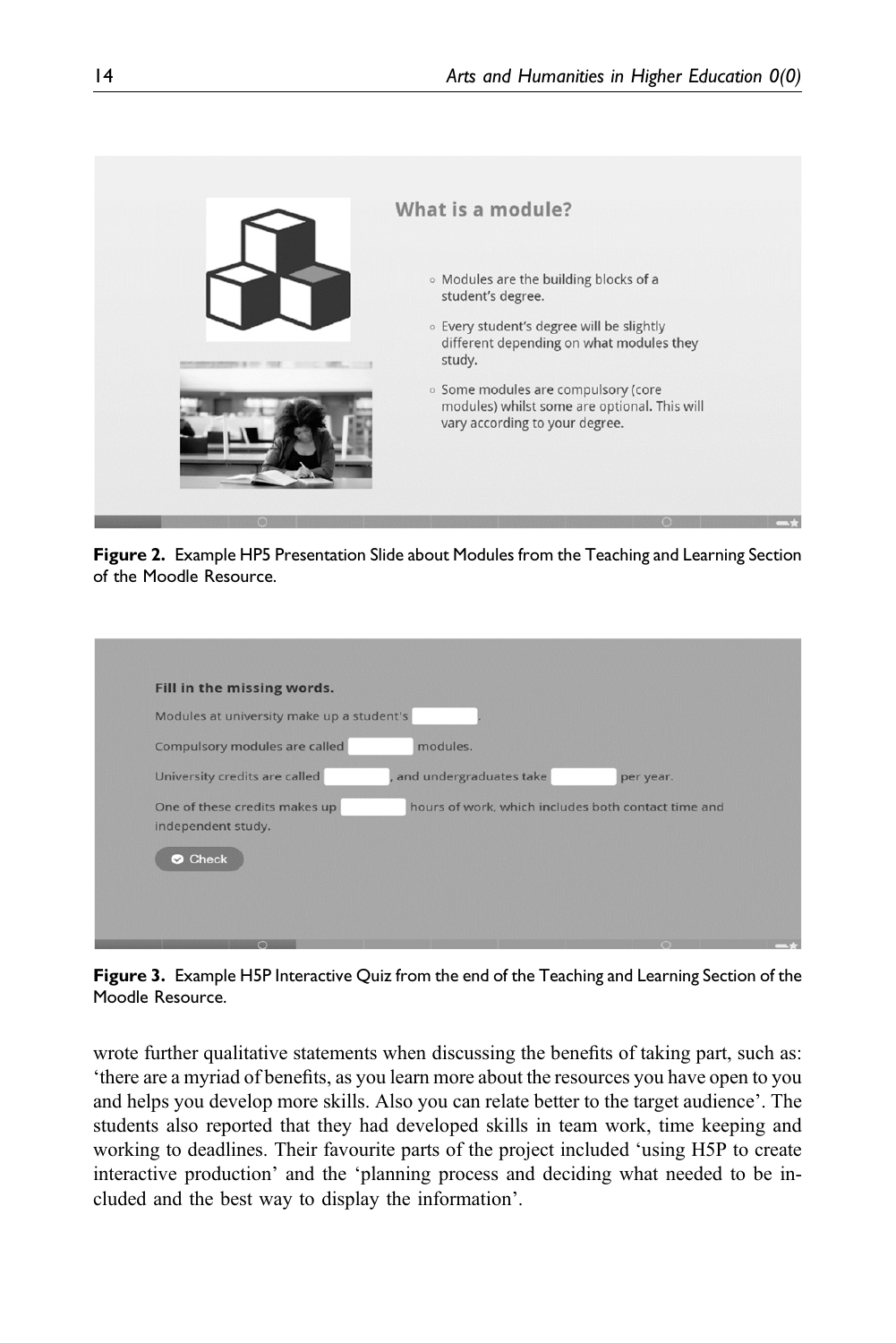Content and statistical analysis of the evaluation data shows that the students who cocreated the Moodle module got a lot out of the process, including developing their understanding of technology enhanced learning and awareness of university induction. They were able to identify key skills that they had developed and note what parts of the technology (for instance, H5P) they had built skills using. As [Biggs and Tang \(2011:](#page-18-16) 70) state 'technology can be used to enhance the dialogue between teacher and learner as new ways of engaging students in learning become available'. The evidence from the literature on co-creating technology enhanced learning with students suggests that there should be a 'new way' of developing learning which allows students to feel motivated and included [\(Wegener and Leimeister, 2012](#page-21-16)). The co-creators on this project fed back that they felt many benefits from taking part and developed new skills. For example, the student cocreators noted the benefits of working in a collaborative way, stating 'everyone contributed and asked for opinions so it was very easy to work as part of a team with peers and staff', and also that they enjoyed 'coming up with ideas and working as part of a team'. These experiences reflect those of others who have worked in co-creative practice [\(Prescott et al., 2020\)](#page-20-11) where students develop skills that enhance future employability [\(Pauli et al., 2016\)](#page-20-12).

# Evaluation of the resource

In terms of the evaluation of the resource, we firstly sought to establish pre-arrival student engagement with the resource, and if and how the resource had supported students' prearrival experience and induction. The data collection methods to gauge pre-arrival students' engagement with the resource included:

- 1. Learning analytics data from the Moodle pre-arrival site;
- 2. Feedback from pre-arrival students gathered via a survey form on the pre-arrival Moodle page;
- 3. Post-project focus group with pre-arrival students once they had arrived at Warwick.

To measure its success in terms of pre-arrival student engagement, we reviewed the learning analytics from the pre-arrival resource. As this was a non-compulsory module, we judged that the resource would have been successful if at least 25% of arriving students took part in advance of the academic year and during week. With 728 new Faculty of Arts students starting in September 2019, we anticipated that around 182 students undertaking the module would represent a good level of engagement. This baseline was identified for a variety of reasons, but primarily due to the fact that it was a brand new initiative, the ability to 'promote' it to new students was limited to emails from the Welcome Week team, and it was voluntary. Monitoring of pre-arrival student engagement with site was undertaken at different intervals after the launch of the module in late August 2019. As of 1 December 2019, we were delighted that the site had been accessed by 375 out of the 728 possible users (51.5% of all possible users). This was considered a successful outcome. In addition, the data showed that students continued to access the site once they had arrived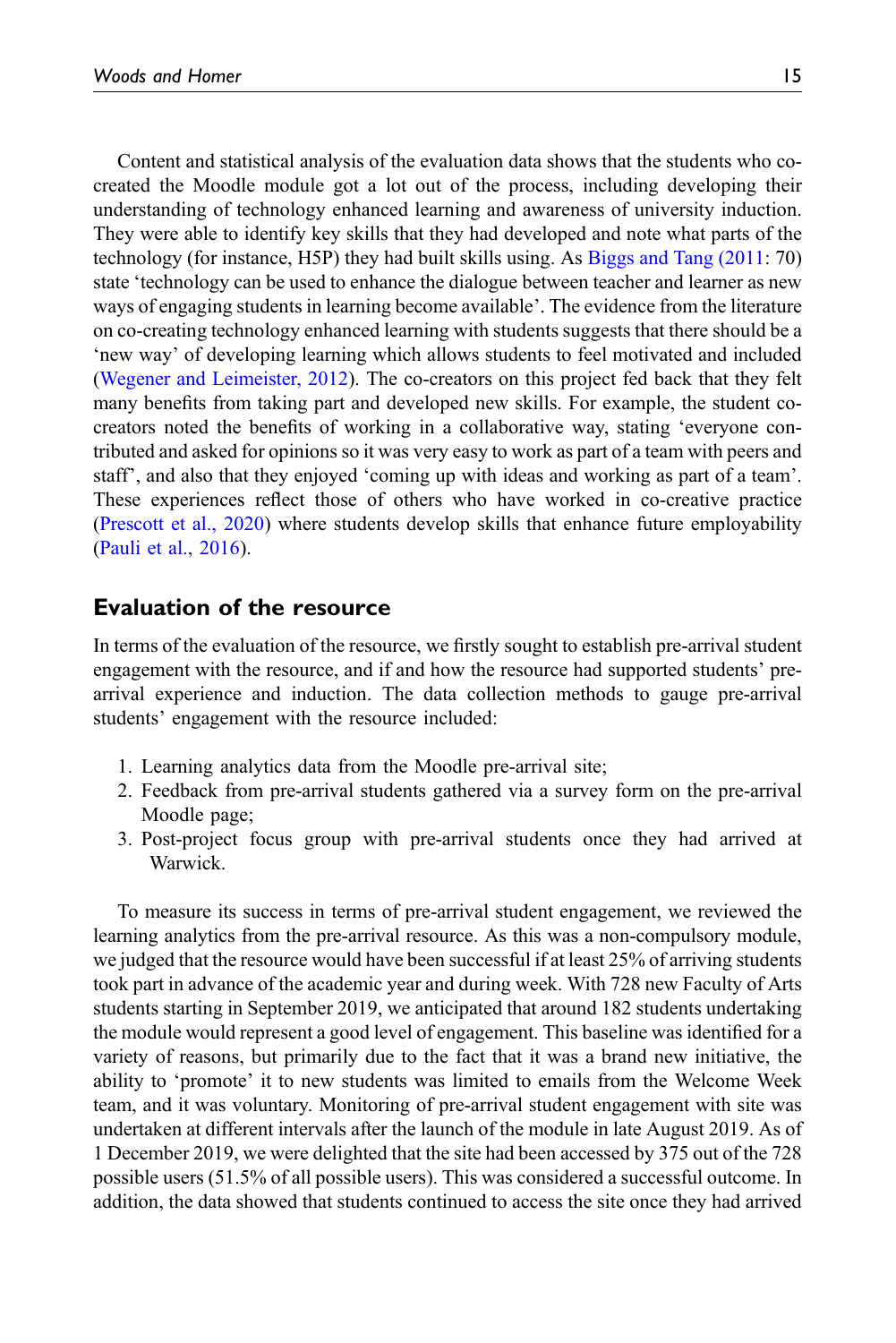at Warwick, perhaps underlining the use of the site to enable to students to find out information that they did not want to ask their peers or staff, or that they felt embarrassed to not know. The first date of access from the new students was the day the Welcome Week email was sent out (25 August 2019). The last date of use was in mid-November.

The most popular section of the Moodle site were the 'Welcome' and 'Day in the Student Life' videos made by the student co-creators. The second most viewed element of the site was the Teaching and Learning section, especially the sections on assessment, lectures, and seminars. The least viewed element of the site was the International Student section, perhaps reflecting the relatively small numbers of international students in the Faculty and the central induction provision already afforded to international students. The other part of the site that had limited engagement was the 'Announcements' section through which students could provide feedback on the Moodle site itself and ask questions about starting University.

Although the feedback part of the site was sparingly used by the pre-arrival students, it should be noted that feedback we did receive was overwhelmingly positive, with comments such as the Moodle module was 'informative and easy to understand'. It appears that the feedback element of the site was either not featured prominently enough, or that students felt they did not want to provide feedback at that juncture. The pre-arrival students who responded to the module feedback questionnaire also reported that they felt better informed about starting at Warwick after completing the pre-arrival induction module. Students rated their experience of the pre-arrival module as 9 out of ten (1 being the lowest and 10 the highest). In response to the question 'what else would have been helpful to know', one student responded: 'More about the facilities available on campus and their uses'.

We also held a post-project focus group, inviting students who had completed the prearrival module to come and speak about their views. In this focus group, there were various comments made; the vast majority were overwhelmingly positive. They included statements like 'it was well organised' and 'seemed like it was made by staff' and it provided a 'different type of advice than from parents – more specific'. Comments were also made about different parts of the site, and the feedback noted that indications that were given about how long each section would take to complete were especially useful. Parts that could have been improved, as reported by the focus group, included providing more information about departments, greater use of videos and further information about how you select a module and use reading lists.

Academic colleagues also provided useful feedback on the resource including: 'it looks like a very useful resource', 'it's intuitive and it balances self-directing learning with progress so you feel like you're actually getting somewhere' and the 'Moodle site looks great'. Academic colleagues support for the resource played a key role in its promotion and student engagement, especially once students had started their studies. A yearly internal report into the impact of the university induction process (University of Warwick, [Welcome Report, 2019](#page-21-18)) found that there was an increase in students feeling like they were part of a community and that they understood the learning expectations of their subject. The Welcome Report also highlighted that students felt that there was effective pre-arrival communications in 2019 and there was an increase in students reporting feeling that they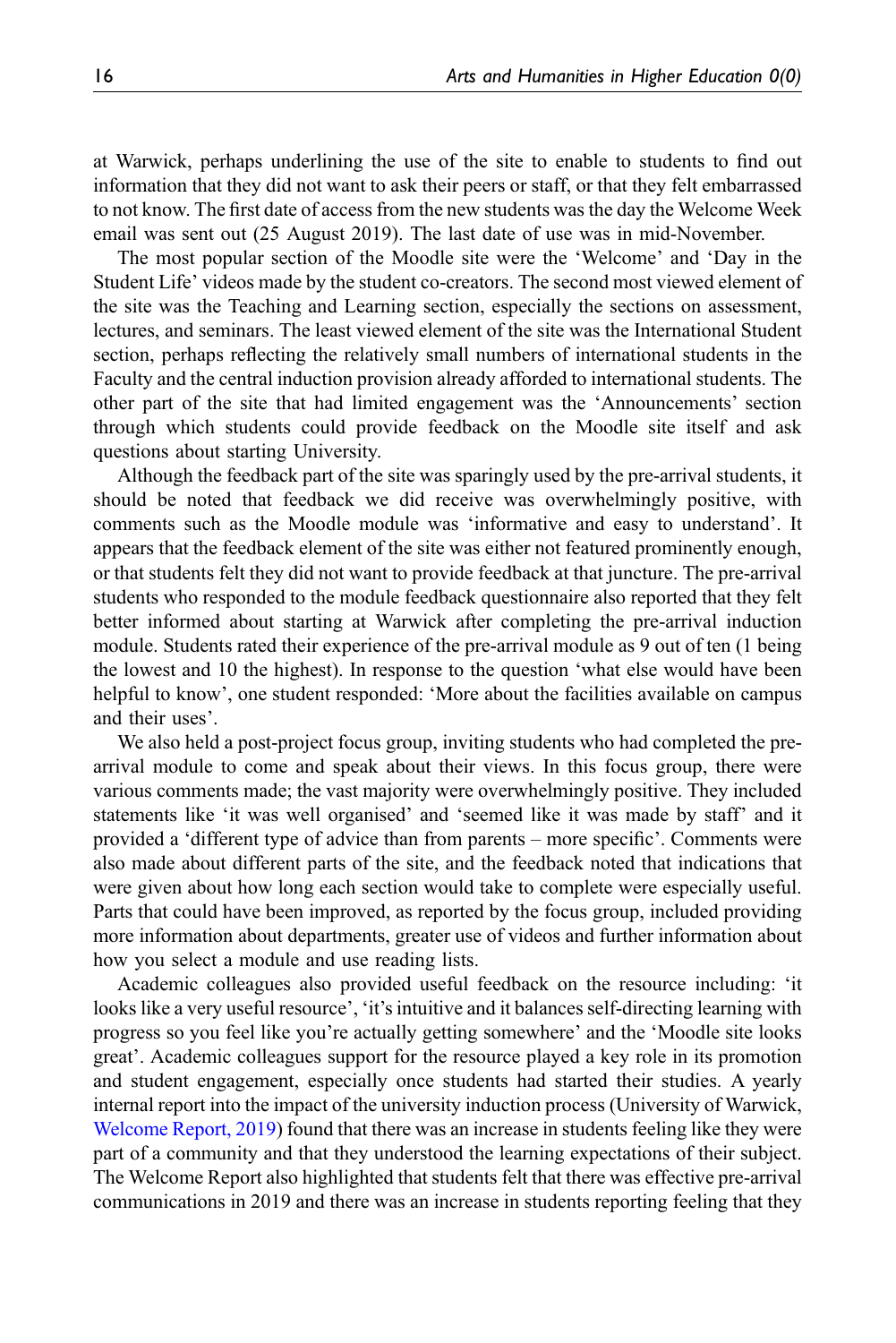felt prepared for university life following induction. The university also grew its numbers of Widening Participation students during this period (Offi[ce for Students, 2021a\)](#page-20-13), and progression rates for diverse groups of students were maintained. Whilst the pre-arrival resource cannot directly be attributed with this increase in numbers, the resource was part of a renewed focus on a 'lifecycle' approach as promoted by the Office for Students (Offi[ce for Students, 2021b\)](#page-20-14). Ensuring that support for students begins at pre-entry points, through induction periods and then into the first year of study and beyond, is key to ensuring that diverse groups of students do not withdraw from university ([MacFarlane,](#page-20-15) [2019\)](#page-20-15). The initial indicators are that the pre-arrival module had a positive impact on those students who started at Warwick in 2019/20.

# Conclusion

The project can be deemed a success in many ways, but one of the primary examples of this was the level of engagement from the pre-arrival students. Although a Moodle module cannot entirely replace an induction process or Welcome Week for students, at least for those who are likely to study at least some of their programme 'in person', technology can complement and add value to existing formal structures ([Motiwalla, 2007;](#page-20-16) [Nortvig et al., 2018](#page-20-6)). There are clear advantages to providing online support to students before they physically arrive on campus. However e-learning materials should be carefully designed and developed so they can be critically analysed to understand which approaches help support student induction. There are clearly areas for improvement in future practice in this space, most notably the ability to promote this type of site in a more structured and recurrent way, but also to ensure that the content which has been more popular (for example, videos) and that information which was more relevant to individual students (departmental information) is more prevalent.

The project revealed what sorts of support that arts and humanities students felt they would have benefited from before arriving at university. This included information about what a day in the student life is like, how learning is delivered through modules, lectures, and seminars, and the different modes of assessment that students can expect at university. It revealed that students consider learning study skills and information about the library useful to know before starting university. These insights, first identified by the student cocreators, were backed-up by pre-arrival students' engagement with the resource, with these being parts of the site that were the most popular. This suggests that arts and humanities students are particularly interested in finding out more about the student academic experience before starting university; perhaps more so than other parts of the broader student experience which is often the focus of campus-based induction prearrival. This online resource was created for all students, but was designed to be of particular use to those students from diverse backgrounds. It should be acknowledged that a direct correlation between the success of Widening Participation students and the use of the module is complex; however, the early signs are that it is well used and provides levels of support that students may not have traditionally had access to.

There are many lessons to be learnt from this project, most notably the benefits of working with students to co-create technology enhanced learning materials. Indeed, the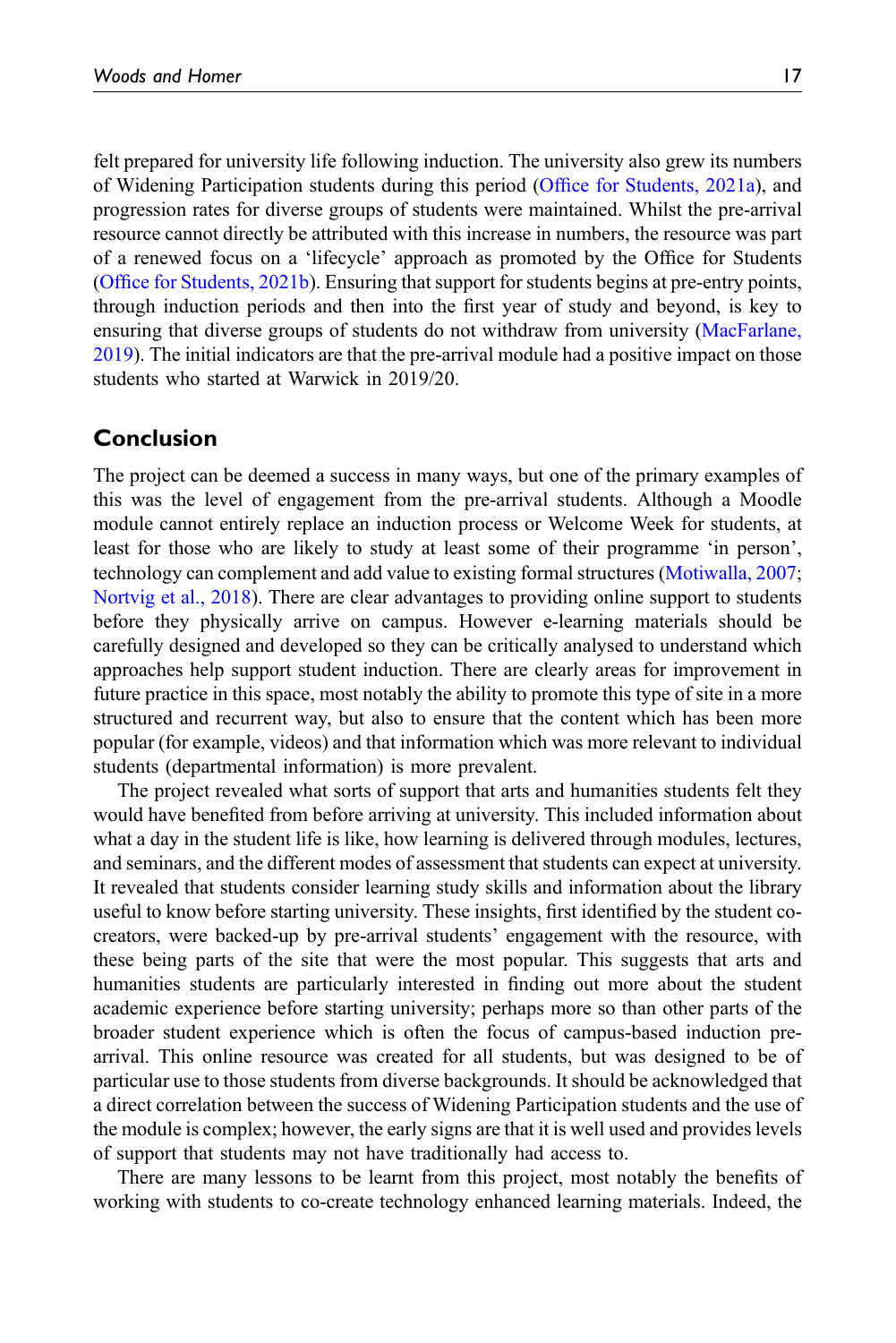feedback received from a range of stakeholders, including staff, current students and the newly arrived first-years, indicates that these challenges are worth overcoming. But, as this project has shown, these types of projects and forms of learning present challenges, such as 'breaking down the power differential' between traditional hierarchal staff– student relationships ([Bovill et al., 2011\)](#page-18-17), and moving into a space where creative control is jointly held by both staff and students, which can lead to a sense of uncertainty (Uskoković, 2018). It has been shown that co-production projects such as this, which use and involve the production of digital learning environments with students, can push the limits traditional definitions and traditional characterisations of teacher and learner and learning environment, in ways that are conducive to genuine partnership collaboration. Key to co-creation and partnership with students, this project demonstrates, is employing methods like workshop collaboration and group work, and utilising digital tools that can empower student co-creators and give them autonomy and support.

### Acknowledgements

We extend our thanks to Warwick's International Higher Education Academy for providing the funding for the Arts Faculty Pre-Arrival Project, and our fabulous team of student co-creators.

### Declaration of conflicting interests

The author(s) declared no potential conflicts of interest with respect to the research, authorship, and/ or publication of this article.

### Funding

The author(s) disclosed receipt of the following financial support for the research, authorship, and/or publication of this article: Warwick International Higher Education Academy.

### Ethical approval

Ethical approval was sought and awarded from the University of Warwick's ethics committee to undertake this research. The student co-creators were given consent forms and participant information leaflets to ensure that we kept within appropriate ethical guidelines ([BERA, Ethical](#page-18-10) [Guidelines for Educational Research, 2018\)](#page-18-10).

### ORCID iD

Kathryn Woods **b** <https://orcid.org/0000-0003-0657-6409>

#### <span id="page-17-1"></span>**References**

- Adnan M and Anwar K (2020) Online learning amid the COVID-19 pandemic: students' perspectives. Journal of Pedagogical Sociology and Psychology 2(1): 45–51. DOI: [10.33902/](https://doi.org/10.33902/JPSP.2020261309) [JPSP.2020261309](https://doi.org/10.33902/JPSP.2020261309).
- <span id="page-17-0"></span>Bagga-Gupta S, Messina D, and Lindberg (eds) (2019) Virtual Sites as Learning Spaces: Critical Issues on Languaging Research in Changing Eduscapes. London: Palgrave Macmillan.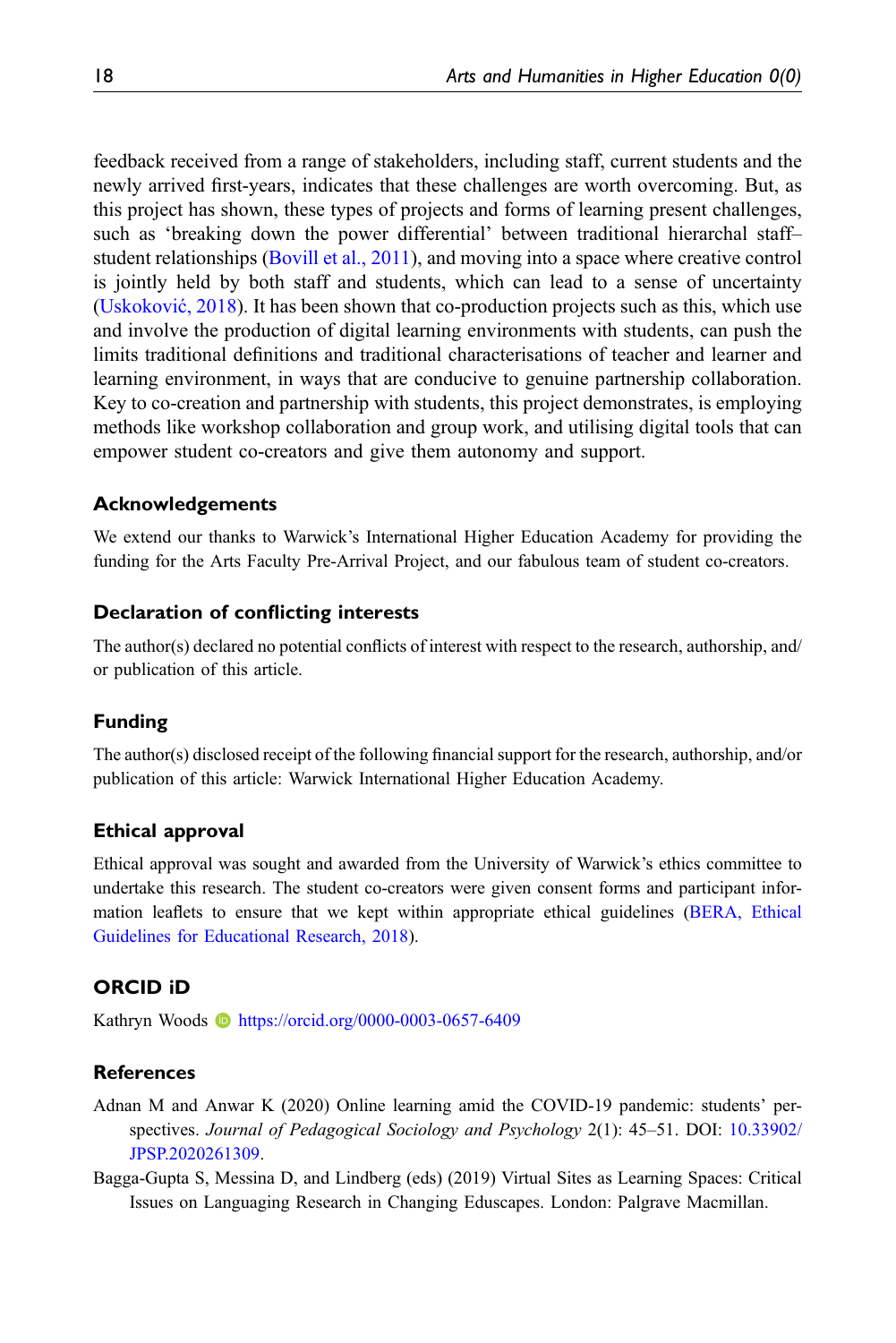- <span id="page-18-6"></span>Barber M (2021) Gravity Assist: Propelling Higher Education Towards a Brighter FutureDigital Teaching and Learning Review. Office for Students. Avaliable at: [https://www.of](https://www.officeforstudents.org.uk/publications/gravity-assist-propelling-higher-education-towards-a-brighter-future/)ficeforstudents. [org.uk/publications/gravity-assist-propelling-higher-education-towards-a-brighter-future/](https://www.officeforstudents.org.uk/publications/gravity-assist-propelling-higher-education-towards-a-brighter-future/)
- <span id="page-18-15"></span>Baxter Magolda M (2004) Learning partnerships model: a framework for promoting selfauthorship. In: Baxter Magolda M and King P (eds), Learning Partnerships: Theory and Models of Practice to Educate for Self-authorship. Virginia: Sterling.
- <span id="page-18-11"></span>Beetham H and Sharpe R (2013) Rethinking Pedagogy for a Digital Age: Designing for 21st Century Learning. New York: Routledge.
- <span id="page-18-1"></span>Berzonsky MD and Kuk LS (2000) Identity status, identity processing style, and the transition to university. Journal of Adolescent Research 15(1): 81–98.
- <span id="page-18-16"></span>Biggs J and Tang C (2011) *Teaching for Quality Learning at University*. 4th Edition. Maidenhead: McGraw-Hill.
- <span id="page-18-14"></span>Bovill C (2013) Students and staff co-creating curricula: an example of good practice in higher education. In: The Student Engagement Handbook: Practice in Higher Education. Bingley: Emerald.
- <span id="page-18-17"></span>Bovill C, Cook-Sather A and Felten P (2011) Students as co-creators of teaching approaches, course design, and curricula: implications for academic developers. International Journal for Academic Development 16(2): 133–145.
- <span id="page-18-4"></span>Briggs ARJ, Clark J, and Hall I (2012) Building bridges: understanding student transition to university. Quality in Higher Education 18(1): 3–21.
- <span id="page-18-10"></span>British Educational Research Association (BERA) (2018) Ethical Guidelines for Educational Research. 4th edtion. Available at: [https://www.bera.ac.uk/researchers-resources/publications/](https://www.bera.ac.uk/researchers-resources/publications/ethical-guidelines-for-educational-research-2018) [ethical-guidelines-for-educational-research-2018](https://www.bera.ac.uk/researchers-resources/publications/ethical-guidelines-for-educational-research-2018) (accessed on 17 June 2021).
- <span id="page-18-8"></span>Breeze M, Johnson K, and Uytman C (2020) What (and who) works in widening participation? Supporting direct entrant student transitions to higher education. Teaching in Higher Education 25(1): 18–35.
- <span id="page-18-12"></span>Bower M (2017) Design of Technology-Enhanced Learning: Integrating Research and Practice. Bingley: Emerald Publishing Limited.
- <span id="page-18-13"></span>Chourishi D, Buttan CK, Chaurasia A, et al. (2011) Effective e-learning through Moodle. International Journal of Advance Technology & Engineering Research 1(1): 34–38.
- <span id="page-18-9"></span>Chowdry H, Crawford C, Dearden L, et al. (2013) Widening Participation in Higher Education: Analysis Using Linked Adminstrative Data. Statistics in Society 176(2): 431–457. DOI: [10.](https://doi.org/10.1111/j.1467-985X.2012.01043.x) [1111/j.1467-985X.2012.01043.x](https://doi.org/10.1111/j.1467-985X.2012.01043.x).
- <span id="page-18-5"></span>Clerehan R (2003) Transition to tertiary education in the arts and humanities. Arts and Humanities in Higher Education 2(1): 72–89.
- <span id="page-18-2"></span>Collins R (2019) How to focus on student success. Wonkhe. Available at: [https://wonkhe.com/](https://wonkhe.com/blogs/how-to-focus-on-student-success/) [blogs/how-to-focus-on-student-success/](https://wonkhe.com/blogs/how-to-focus-on-student-success/) (accessed on 13 November 2019).
- <span id="page-18-0"></span>Cook-Sather A, Bovill C, and Felten P (2014) Engaging Students as Partners in Learning and Teaching: A Guide for Faculty. San Francisco, CA: Jossey-Bass.
- <span id="page-18-3"></span>Czerniewicz L, Agherdien N, Badenhorst J, et al. (2020) A wake-up call: equity, inequality and COVID-19 emergency remote teaching and learning. Postdigital Science Education 2: 946–967.
- <span id="page-18-7"></span>Dhawan S (2020) Online learning: a panacea in the time of COVID-19 crisis. Journal of Educational Technology Systems 49(1): 5–22. DOI: [10.1177/0047239520934018](https://doi.org/10.1177/0047239520934018)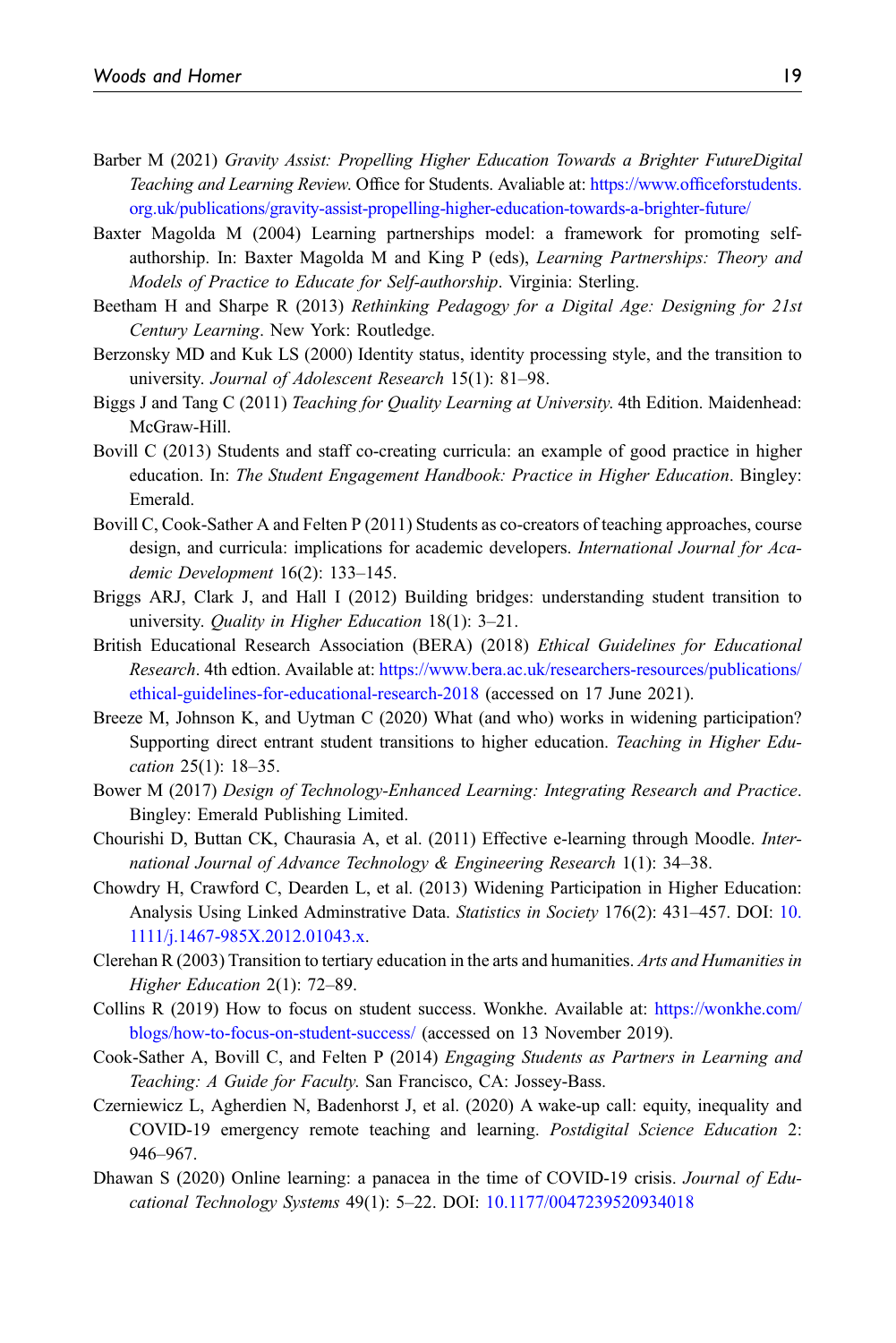- <span id="page-19-9"></span>Fowles-Sweet W and Barker J (2018) Widening participation and social mobility: encompassing and integrating learning opportunities. Widening Participation and Lifelong Learning 20(2): 69–95.
- <span id="page-19-7"></span>Forrester G, Motteram G, Parkinson G, et al. (2005) Going the distance: students' experiences of induction to distance learning in higher education. Journal of Further and Higher Education 29(4): 293–306.
- <span id="page-19-3"></span>Foster M (2011) Engaging students in enhanced academic transitions - a case of online study skills resource SPICE (Student Pre-arrival Induction for Continuing Education). Journal of Learning Development in Higher Education 0(3): 1–18. DOI: [10.47408/jldhe.v0i3.71](https://doi.org/10.47408/jldhe.v0i3.71)
- <span id="page-19-0"></span>Gravett K, Kinchin IM and Winstone NE (2020) 'More than customers': conceptions of students as partners held by students, staff, and institutional leaders. *Studies in Higher Education* 45(12): 2574–2587.
- <span id="page-19-2"></span>Healey M, Flint A and Harrington K (2014) Engagement through partnership: students as partners in learning and teaching in higher education. York: The Higher Education Academy.
- <span id="page-19-1"></span>Healey M and Healey R (2019) Students as Partners Guide: Student Engagement Through Partnership. A Guide and Update to the Advanced HE Framework. York: Advance HE.
- <span id="page-19-5"></span>Hillman K (2005) The First Year Experience: The Transition From Secondary School to University and TAFE in Australia, Longitudinal Surveys of Australian Youth. Research Report 40. Australian Council for Educational Research and the Australian Government Department of Education, Science and Training.
- <span id="page-19-6"></span>Huon G and Sankey M (2002) The transition to university: understanding differences in success'. In: Paper presented at the 6th pacific rim first year in higher education conference: Changing Agendas. Christchurch, New Zealand, 8–10 July 2002: University of Canterbury.
- <span id="page-19-12"></span>Jing H, Barzilay R, McKeown K, et al. (1998) Summarization evaluation methods: experiments and analysis. In: AAAI Symposium on Intelligent Summarization. Menlo Park, California: AAAI Press.
- <span id="page-19-13"></span>Jones CR (2013) A view from social science foundational issues for design. In: Beetham H and Sharpe R (eds), Rethinking Pedagogy for a Digital Age: Designing for 21st Century Learning. New York: Routledge.
- <span id="page-19-11"></span>Joshi A, Kale S, Chandel S, et al. (2015) Likert scale: explored and explained. British Journal of Applied Science and Technology 7(4): 396–403. DOI: [10.9734/BJAST/2015/14975.](https://doi.org/10.9734/BJAST/2015/14975)
- <span id="page-19-10"></span>Kelly T (2010) Five simple rules for evaluating complex community initiatives. Community Investments 22(1): 19–36.
- <span id="page-19-8"></span>Killen C (2015) Enhancing the student digital experience: a strategic approach. Available at: <https://www.jisc.ac.uk/full-guide/enhancing-the-digital-student-experience> (accessed on 13 June 2020).
- <span id="page-19-15"></span><span id="page-19-4"></span>Krause KL and Coates H (2008) Students' engagement in first-year university. Assessment and Evaluation in Higher Education 33(5): 493–505.
- <span id="page-19-14"></span>Laurillard D (2012) Teaching as a Design Science: Building Pedagogical Patterns for Learning and Technology. New York and London: Routledge.
- McMahon B (2012) Education in and for democracy: conceptions of schooling and student voice. In: McMahon B and Portelli J (eds), Engagement for Equity: Beyond Neoliberal Agendas. Charlotte, NC: Information Age Publishing.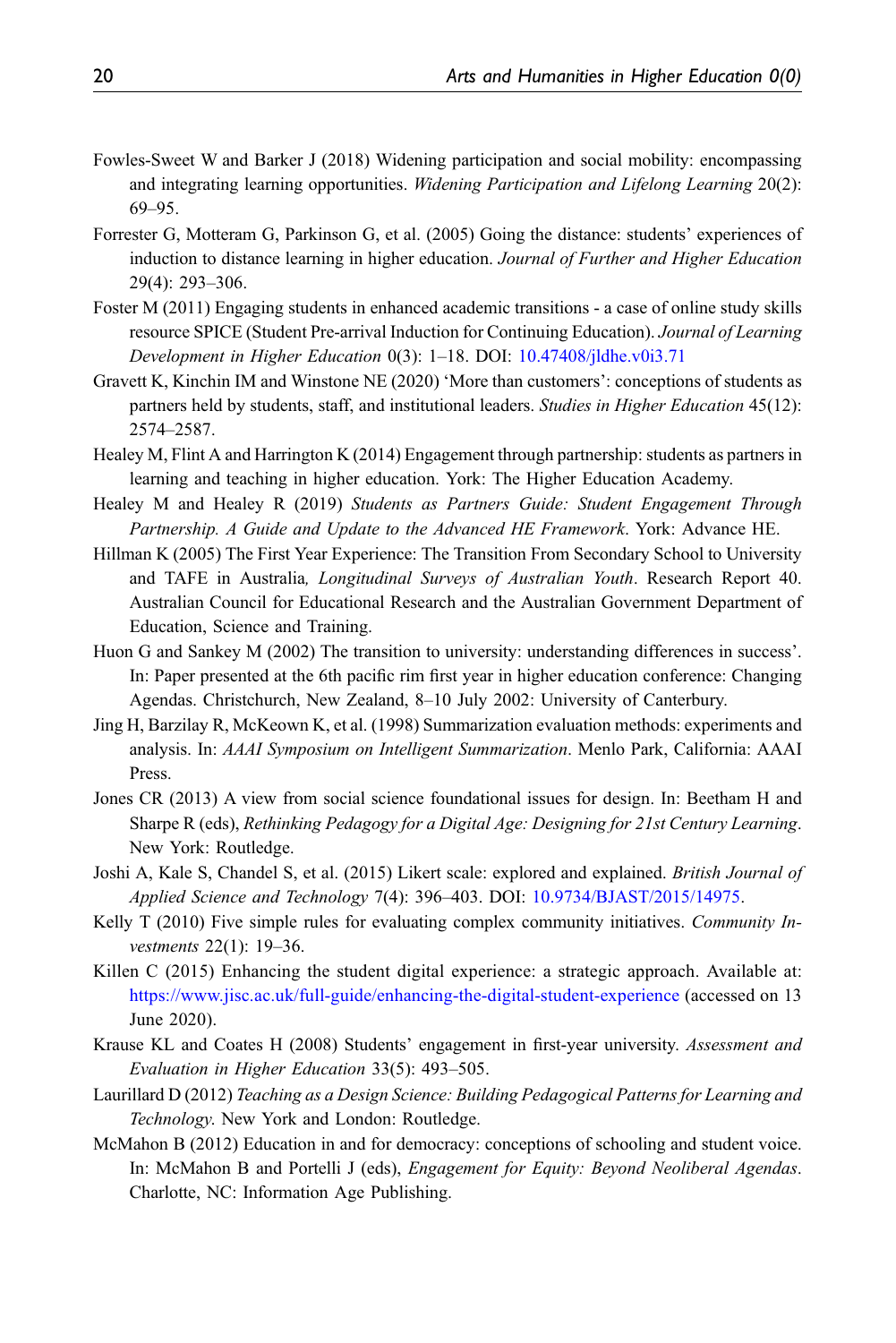- <span id="page-20-15"></span>MacFarlane K (2019) Widening participation through the learner life cycle. Widening Participation and Lifelong Learning 21(1): 94–116. DOI: [10.5456/WPLL.21.1.94](https://doi.org/10.5456/WPLL.21.1.94)
- <span id="page-20-3"></span>Matthews KE (2016) Students as partners as the future of student engagement. Student Engagement in Higher Education Journal 1(1): 1–5.
- <span id="page-20-0"></span>Matthews KE, Dwyer A, Russell S, et al. (2019) It is a complicated thing: leaders' conceptions of students as partners in the neoliberal university. Studies in Higher Education 44(12): 2196–2207.
- <span id="page-20-4"></span>Mann SJ (2001) Alternative perspectives on the student experience: alienation and engagement. Studies in Higher Education 26: 7–19.
- <span id="page-20-9"></span>McCaig C (2010) Research and evaluation design. In: Practical Research and Evaluation: A Start-To-Finish Guide for Practitioners. London: Sage.
- <span id="page-20-1"></span>Morgan M (2013) Re-framing the first-year undergraduate student experience. All Ireland Society for Higher Education 5(3): 1441–14418.
- <span id="page-20-16"></span>Motiwalla LF (2007) Mobile learning: a framework and evaluation. Computers and Education 49: 581–596.
- <span id="page-20-7"></span>Moore J, Sanders J, and Higham L (2013) Literature Review of Research into Widening Participation to Higher Education. Report to HEFCE and OFFA. AimHigher Research & Consultancy Network. Available at: [http://www.ukcge.ac.uk/media/Download.aspx?MediaId=](http://www.ukcge.ac.uk/media/Download.aspx?MediaId=1325) [1325](http://www.ukcge.ac.uk/media/Download.aspx?MediaId=1325) (accessed on 19 August 2020).
- <span id="page-20-2"></span>Neary M, Saunders G, Hagyard A, et al. (2010) Student as producer: research-engaged Teaching, An Institutional Strategy. Higher Education Academy.
- <span id="page-20-10"></span>Newman T, Beetham H, and Knight S (2018) Digital Experience Insights Survey 2018: Findings from Students in UK Further and Higher Education. Jisc. [Internet] Available at: [https://](https://digitaliinsights.jisc.ac.uk/our-service/our-reports) [digitaliinsights.jisc.ac.uk/our-service/our-reports](https://digitaliinsights.jisc.ac.uk/our-service/our-reports) (accessed on 11 November 2019).
- <span id="page-20-6"></span>Nortvig AM, Petersen AK, and Balle SH (2018) A literature review of the factors influencing eLearning and blended learning in relation to learning outcome, student satisfaction and engagement. The Electronic Journal of e-Learning 16(1): 46–55.
- <span id="page-20-8"></span>Office for Students (2020). Access and Participation Plans. [Internet]. Available at: [https://](https://officeforstudents.org.uk/advice-and-guidance/promoting-equal-opportunities/access-and-participation-plans/) offi[ceforstudents.org.uk/advice-and-guidance/promoting-equal-opportunities/access-and](https://officeforstudents.org.uk/advice-and-guidance/promoting-equal-opportunities/access-and-participation-plans/)[participation-plans/](https://officeforstudents.org.uk/advice-and-guidance/promoting-equal-opportunities/access-and-participation-plans/) (accessed on 21 April 2020).
- <span id="page-20-13"></span>Office for Students (2021a). Access and Participation Data Dashboard. [Internet]. Available at: https://www.offi[ceforstudents.org.uk/data-and-analysis/access-and-participation-data-dashboard/](https://www.officeforstudents.org.uk/data-and-analysis/access-and-participation-data-dashboard/) (accessed on 23 June 2021).
- <span id="page-20-14"></span>Office for Students (2021b). Access and participation plan monitoring. [Internet]. Available at: https://www.offi[ceforstudents.org.uk/advice-and-guidance/promoting-equal-opportunities/access](https://www.officeforstudents.org.uk/advice-and-guidance/promoting-equal-opportunities/access-and-participation-plan-monitoring/)[and-participation-plan-monitoring/](https://www.officeforstudents.org.uk/advice-and-guidance/promoting-equal-opportunities/access-and-participation-plan-monitoring/) (accessed on 23 June 2021).
- <span id="page-20-12"></span>Pauli R, Raymond-Barker B, and Worrell M (2016) The Impact of Pedagogies of Partnership on the Student Learning Experience in UK Higher Education: A Psychological Perspective. York, UK: HEA. [Internet] Available at: [https://www.heacademy.ac.uk/resource/impact-pedagogies](https://www.heacademy.ac.uk/resource/impact-pedagogies-partnership-student-learning-experience-ukhigher-education)[partnership-student-learning-experience-ukhigher-education](https://www.heacademy.ac.uk/resource/impact-pedagogies-partnership-student-learning-experience-ukhigher-education) (accessed on 23 June 2021).
- <span id="page-20-5"></span>Perry C and Allard A (2003) Making the connections: transition experiences for first-year education students. Journal of Educational Enquiry 4(2): 74–89.
- <span id="page-20-11"></span>Prescott J, Cross D, and Iliff P (2020) Co-creating real-world research skills. *International Journal* for Students As Partners 4(1): 120–127. DOI: [10.15173/ijsap.v4i1.3716](https://doi.org/10.15173/ijsap.v4i1.3716)